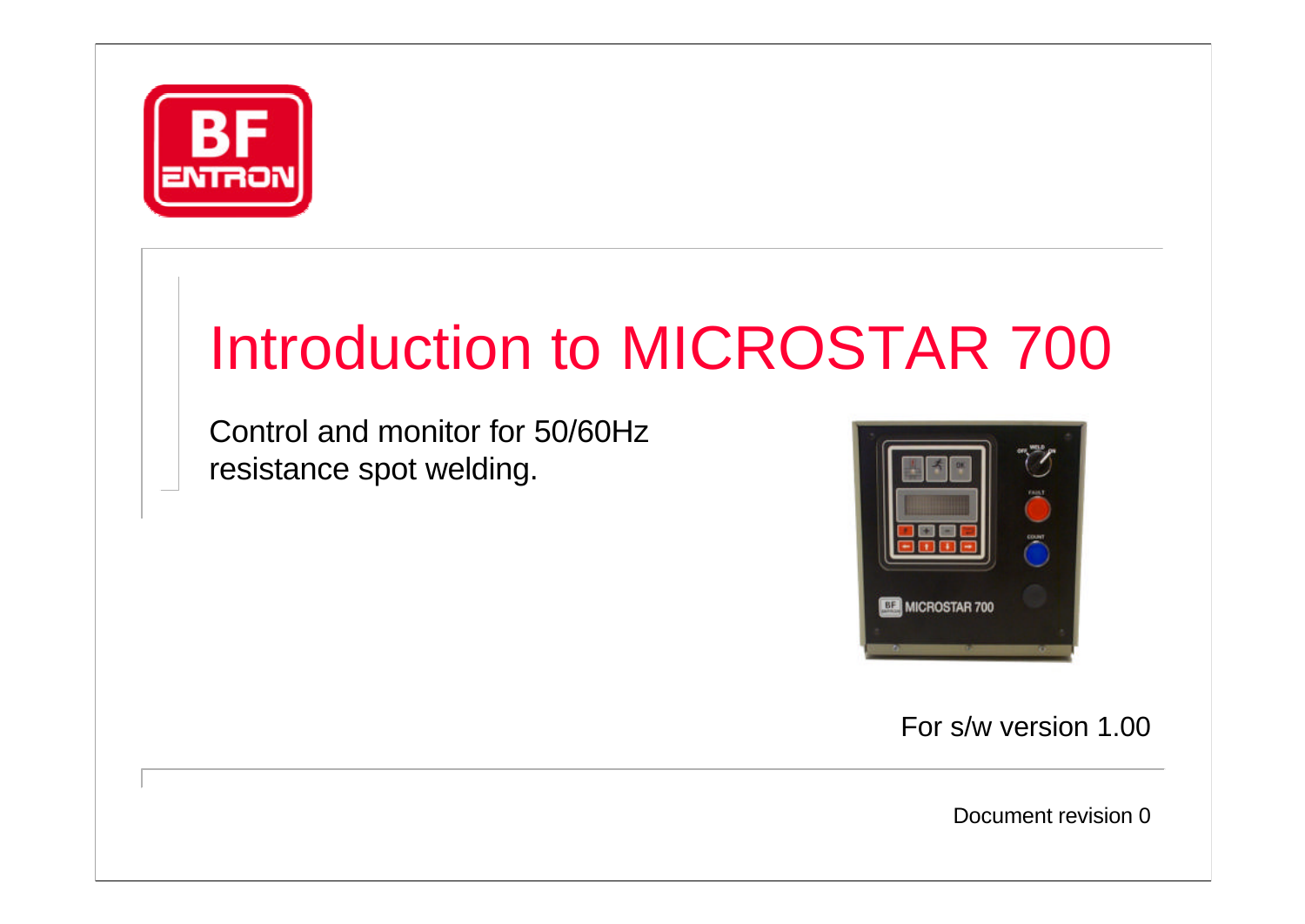

**Manufacturers of advanced welding controls**

BF Entron Ltd. Castle Mill Works, Birmingham new road, Dudley, West Midlands, DY1 4DA England.

Tel: +44 (0)1384 455401 Fax: +44 (0)1384 455551 Email: sales@bfentron.co.uk

Web site: www.bfentron.co.uk

•Welding controls.

- •Thyristors and power supplies
- •Power Inverters.
- •Meters and Monitors.
- •Training and Support.
- •Consultancy.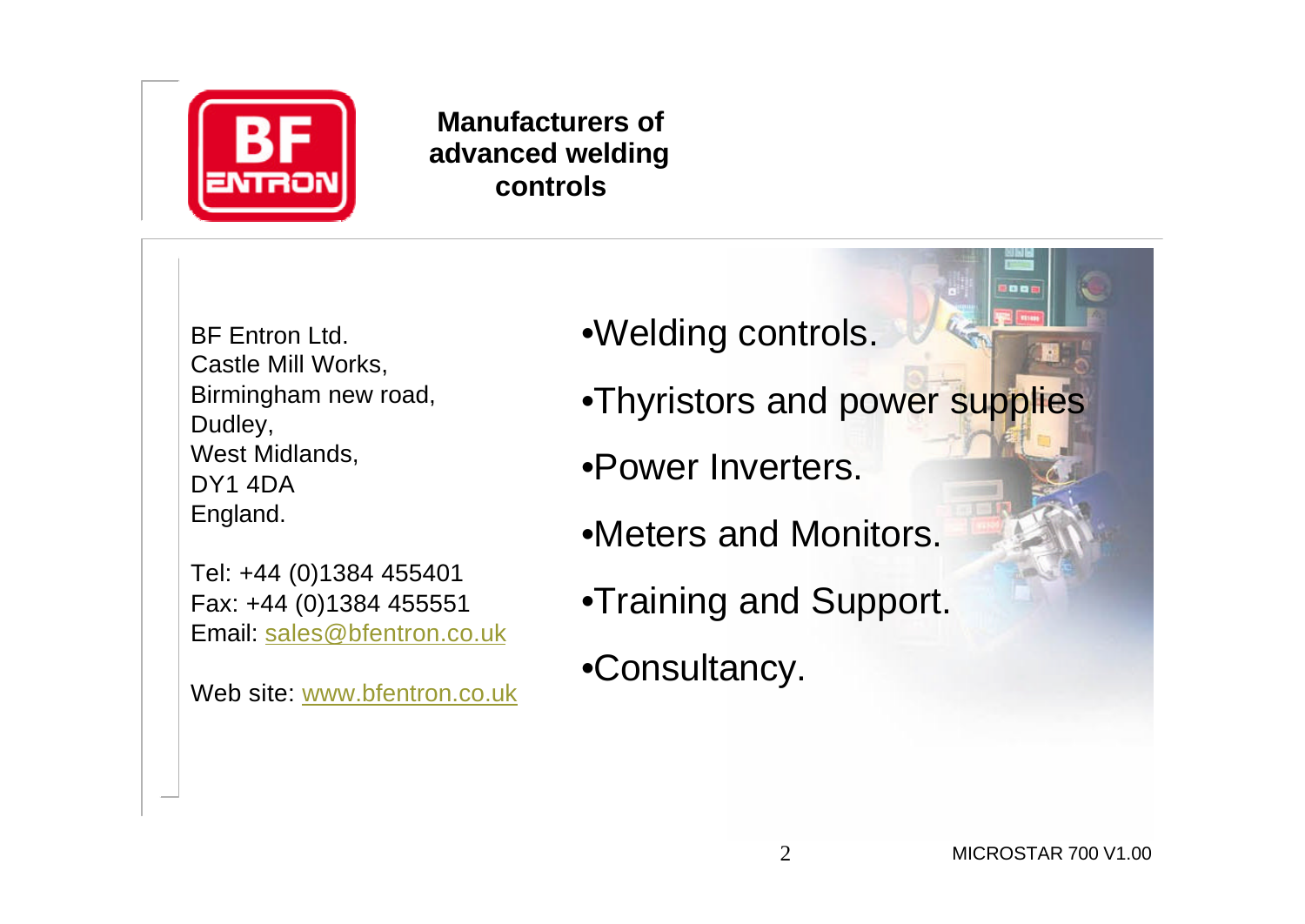## **Contents**

|                                | Page |                                         | <u>Pa</u> |
|--------------------------------|------|-----------------------------------------|-----------|
| <b>MICROSTAR 700 functions</b> | 4    | Main menu                               | 20        |
| Users connections              | 5    | Edit program                            | 21        |
| <b>Dimensions</b>              | 6    | Edit program (1/2-cycle mode)           | 22        |
| Program parameters             | 7    | <b>Edit limits</b>                      | 23        |
| Global parameters              | 8    | Edit counter                            | 24        |
| Keypad and indicators          | 9    | Copy program                            | 25        |
| <b>Menus</b>                   | 10   | I/O status                              | 26        |
| Diagnostic display             | 11   | Timing: Basic spot weld (no weld fault) | 27        |
| Status messages                | 12   | Timing: Basic spot weld (weld fault)    | 28        |
| Configuration menu             | 13   | Timing: Pulsation spot weld             | 29        |
| Edit configuration             | 14   | Timing: Upslope and Downslope           | 30        |
| Edit calibration               | 16   |                                         |           |
| Initialise all data            | 19   |                                         |           |

**Page**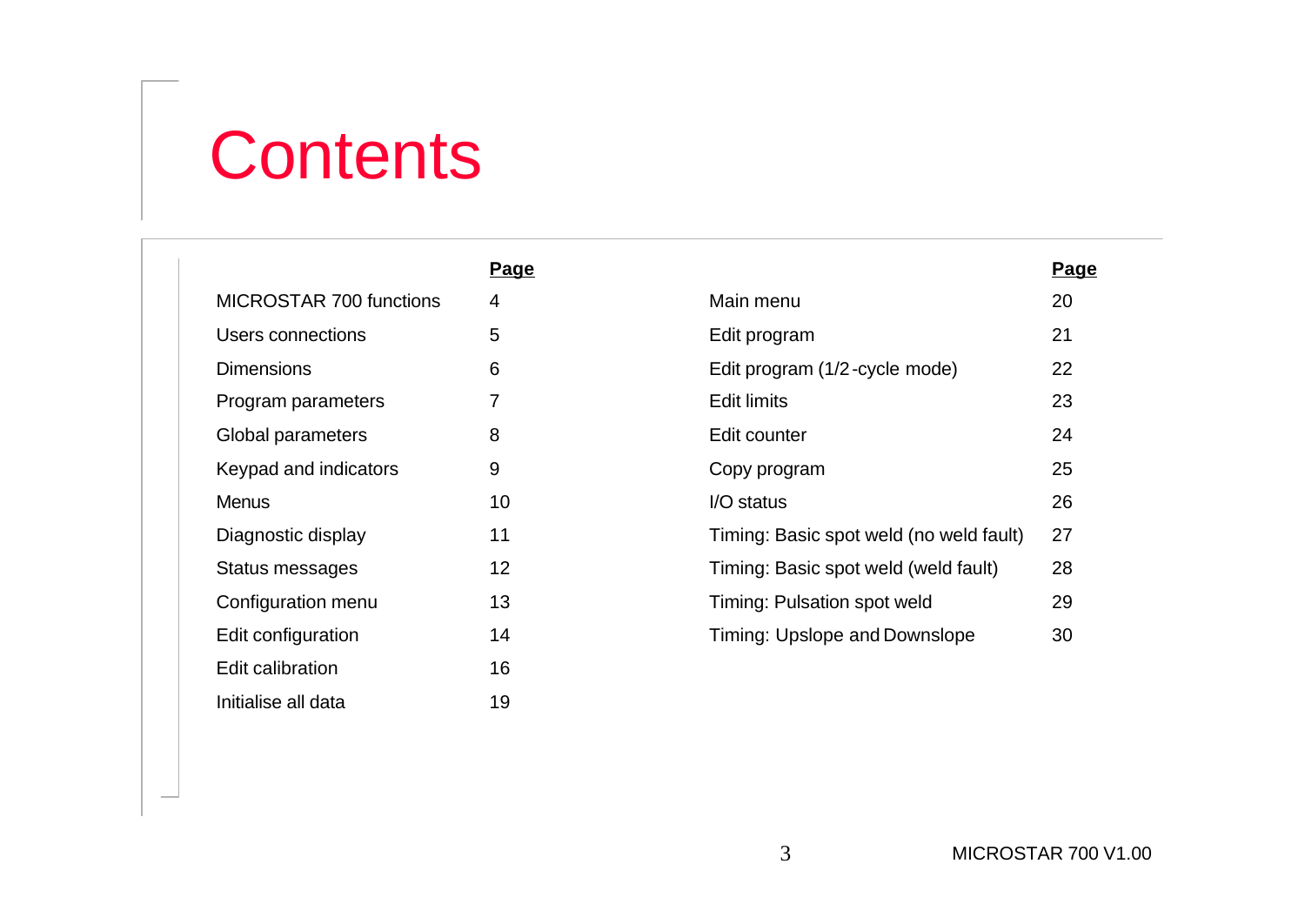## MICROSTAR 700 Functions

- For use with welding transformers up to 5kVA.
- Works with spring or pneumatic head.
- Spot welding control.
- Half-cycle mode.
- Dual weld intervals plus pulsation
- Upslope and downslope.
- Constant current regulation.
- 16 programmes.
- Current monitoring (high/low/pre limits), programmable blocking.
- Weld time monitoring.
- Weld counter (programmable blocking).
- Built-in primary feedback. Optional secondary feedback via toroid.
- Toroid and CT calibration functions.
- Toroid test function.
- Large bright 4x20 display.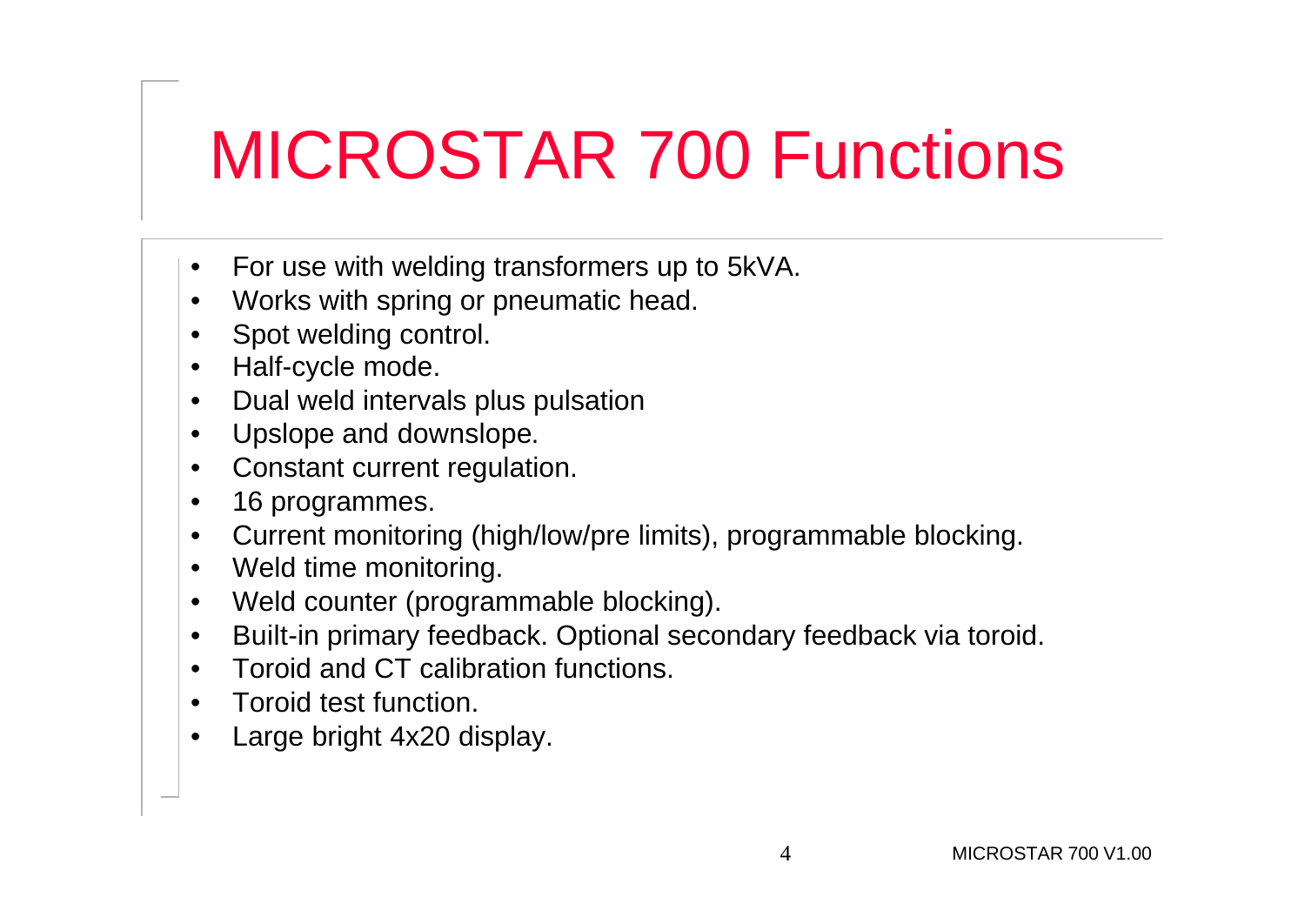### Users connections

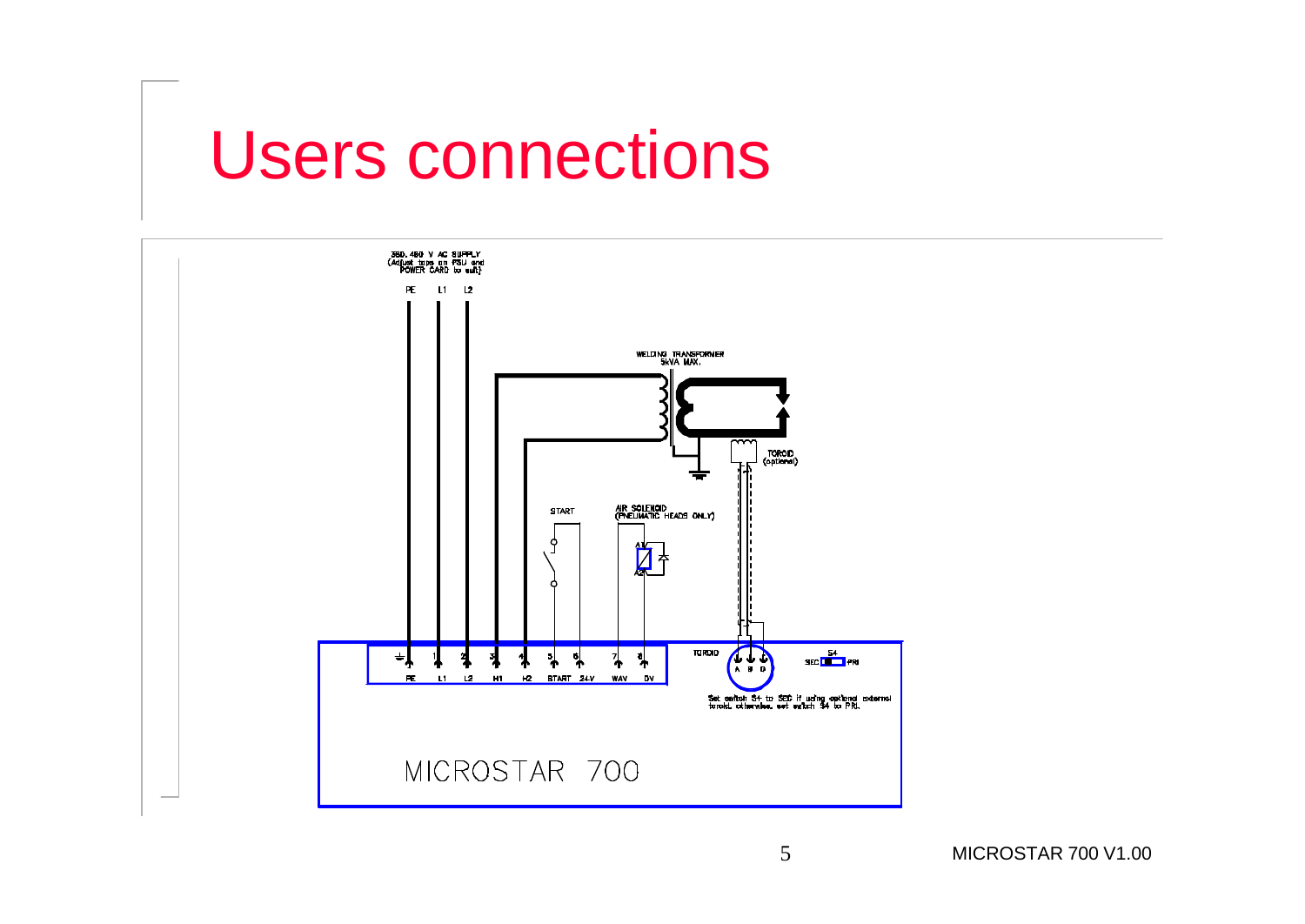## **Dimensions**

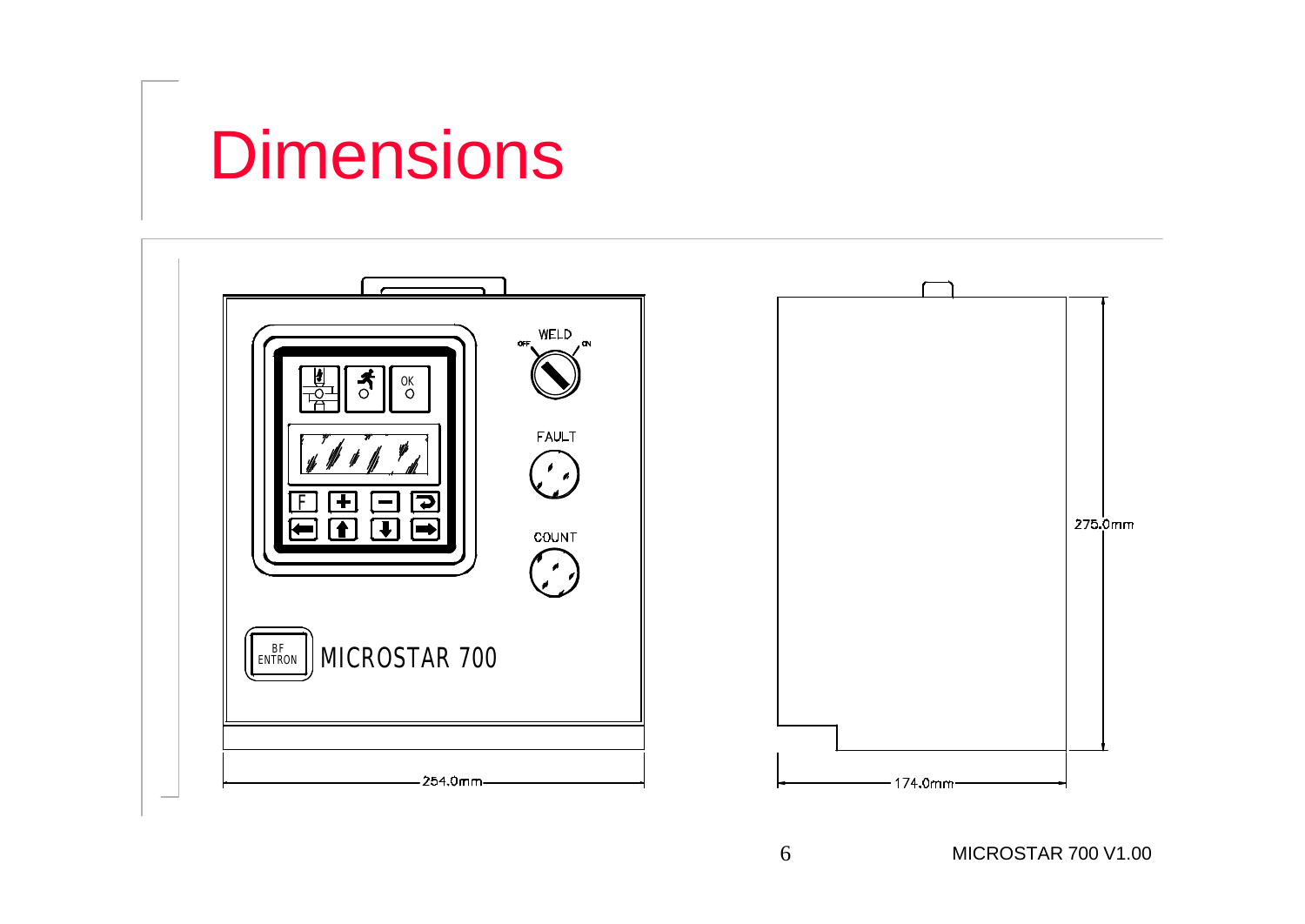## Program parameters (x16)

#### **Weld program**

•Squeeze (0..99 cycles) •Weld1 (0..99 cycles) •Cool1(0..99 cycles) •Weld2(0..99 cycles) •Cool2(0..99 cycles) •Pulses(0..9) •Heat 1(0..99.9%) •Heat 2(0..99.9%) •Current 1 (0..60kA) •Current 2 (0..60kA) •Upslope (0..99 cycles) •Downslope (0..99 cycles) •Hold (0..99 cycles)

#### **Monitor limits**

- •Monitor On/Off
- •Current low limit,weld1 (0..99%)
- •Current high limit,weld1 (0..99%)
- •Current pre-limit,weld1 (0..99%)
- •Current low limit,weld2 (0..99%)
- •Current high limit,weld2 (0..99%)
- •Current pre-limit,weld2 (0..99%)
- •Pre-limit count (0..99)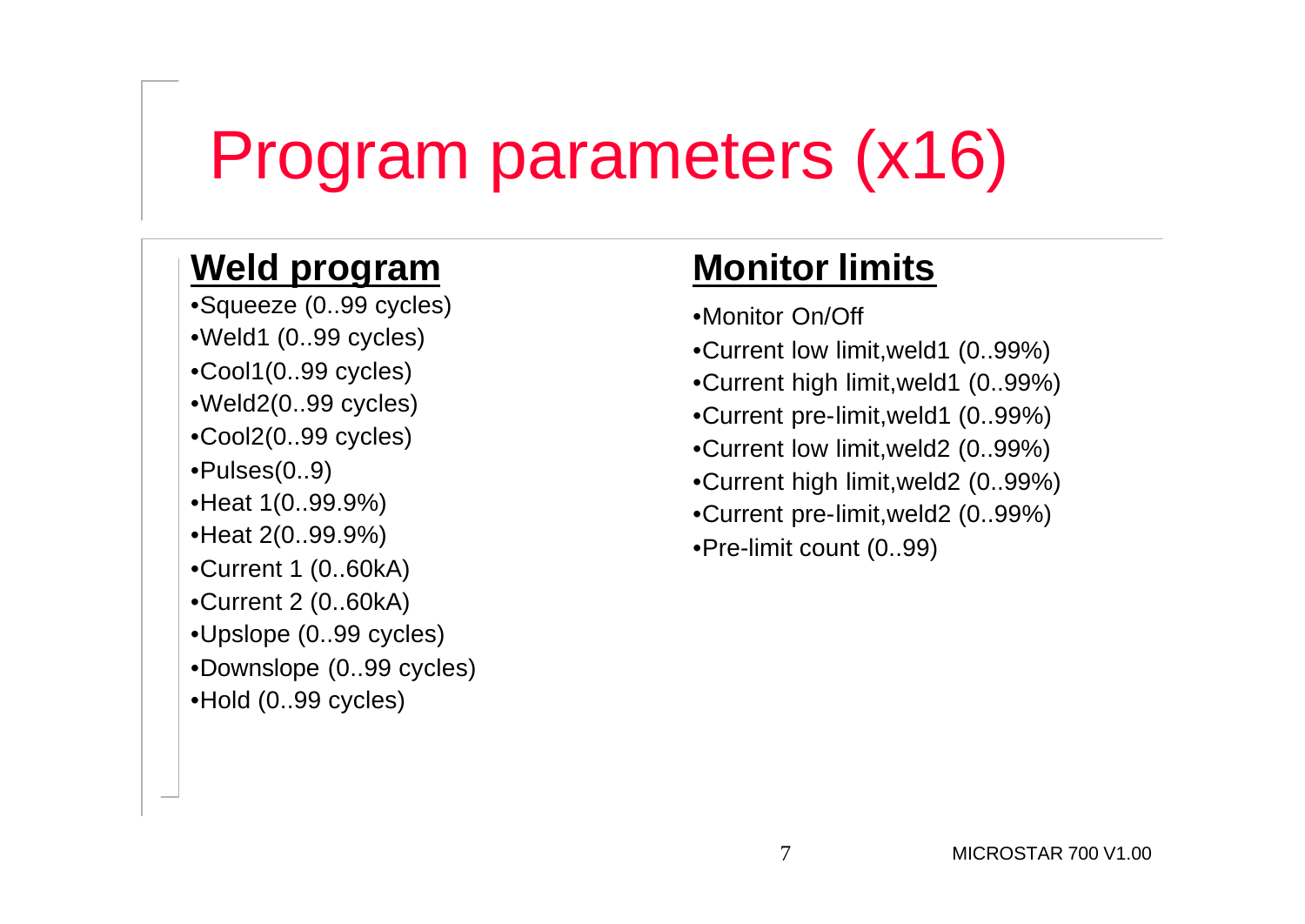## Global parameters

#### **Configuration**

•Sequence (Spot / ½-cycle(alt/+/-)) •Frequency (50/60Hz) •Blanking (On/Off) •Toroid test (On/Off) •Sensor (Toroid/CT) •Heat range(High/Low) •Stop/Continue on fault •Interlock (On/Off)

#### **Calibration**

•Toroid sensitivity(100..2000 mV/kA) •CT S/P ratio (1:1..199:1) •CT S/P offset (-1kA..+1kA)

#### **Counter**

- Actual count (0..9999).
- Terminal count(0..9999).
- Stop at end/continue at end.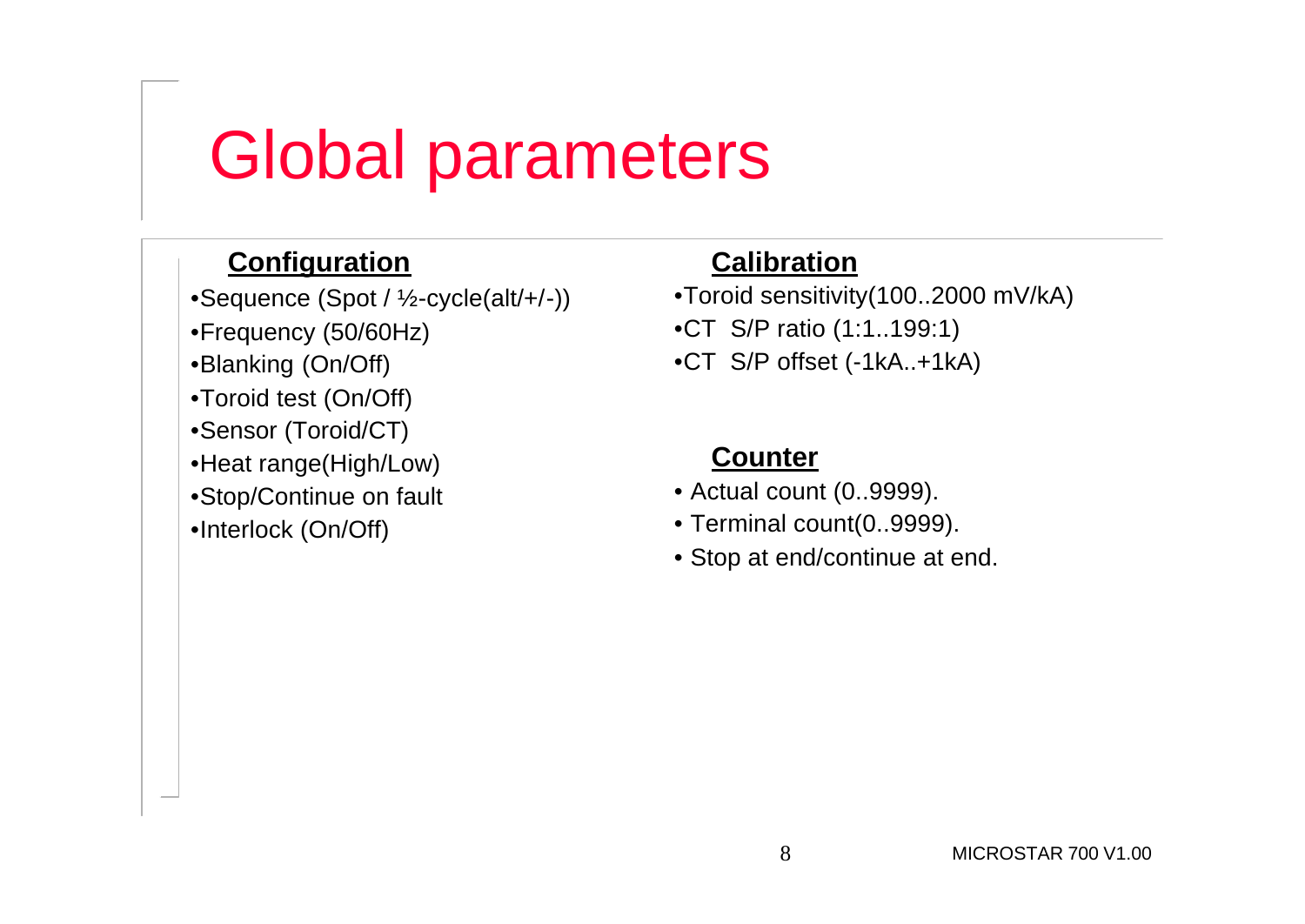## Keypad and indicators



#### **Using the keypad**

•Press the **F** (function) key to return to the previous screen, or to move between menu screens (see menus).

•The selected function or parameter will flash.

•Use the  $\leftarrow \mathbf{I}$   $\rightarrow$  keys to select a different function or parameter. The visible window will scroll when required.

•Press the  $\triangleright$  key to access the selected function.

•Press the **+** or **-** keys to alter the selected

parameter. Press **+** and **–** together to set a parameter to 0 or its minimum value.

•On some screens, certain keys can have a special function. These are noted on the page describing that screen.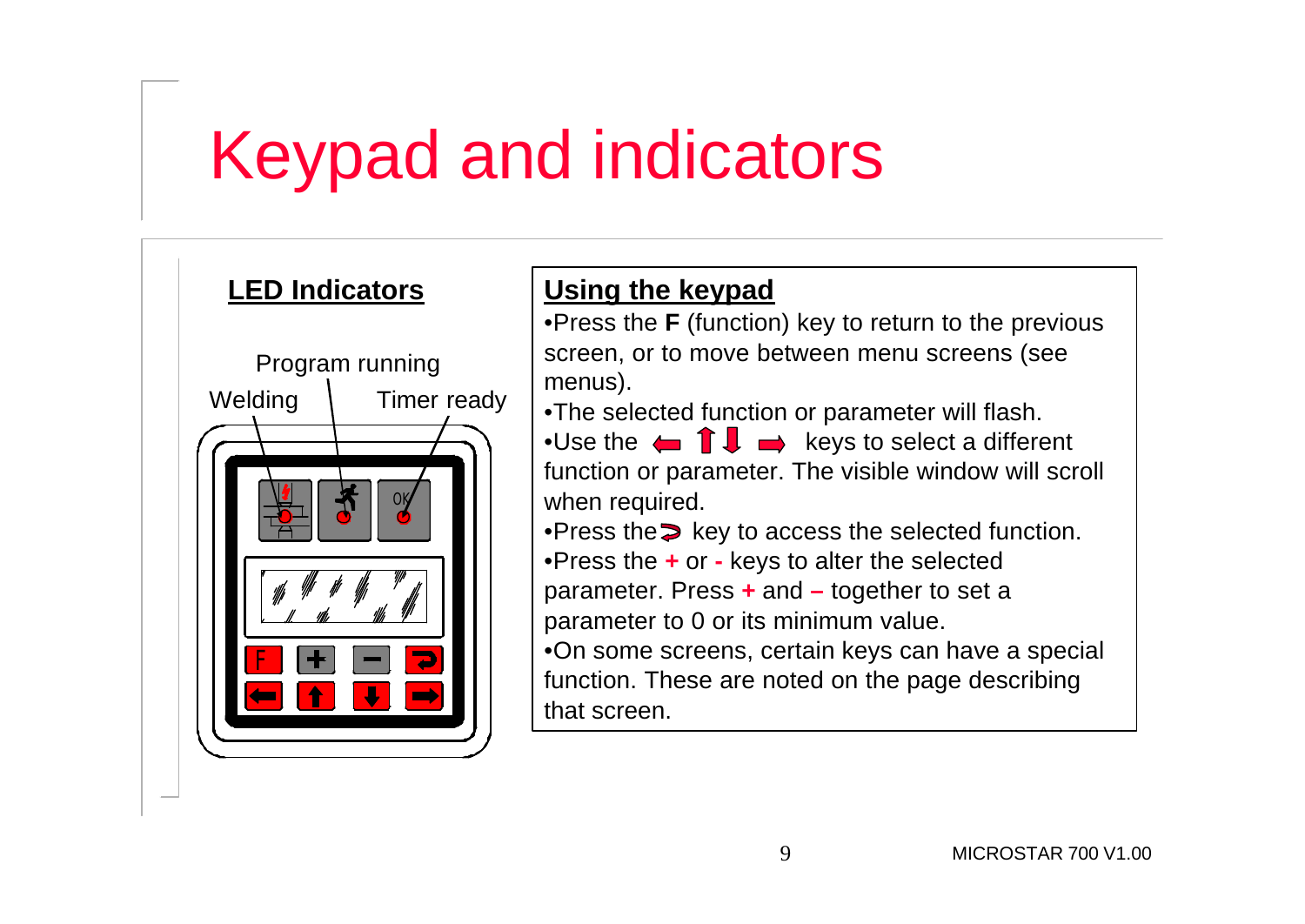### **Menus**

The various functions of the timer are arranged into a set of menus and screens. The diagrams below shows how these are organized and accessed:

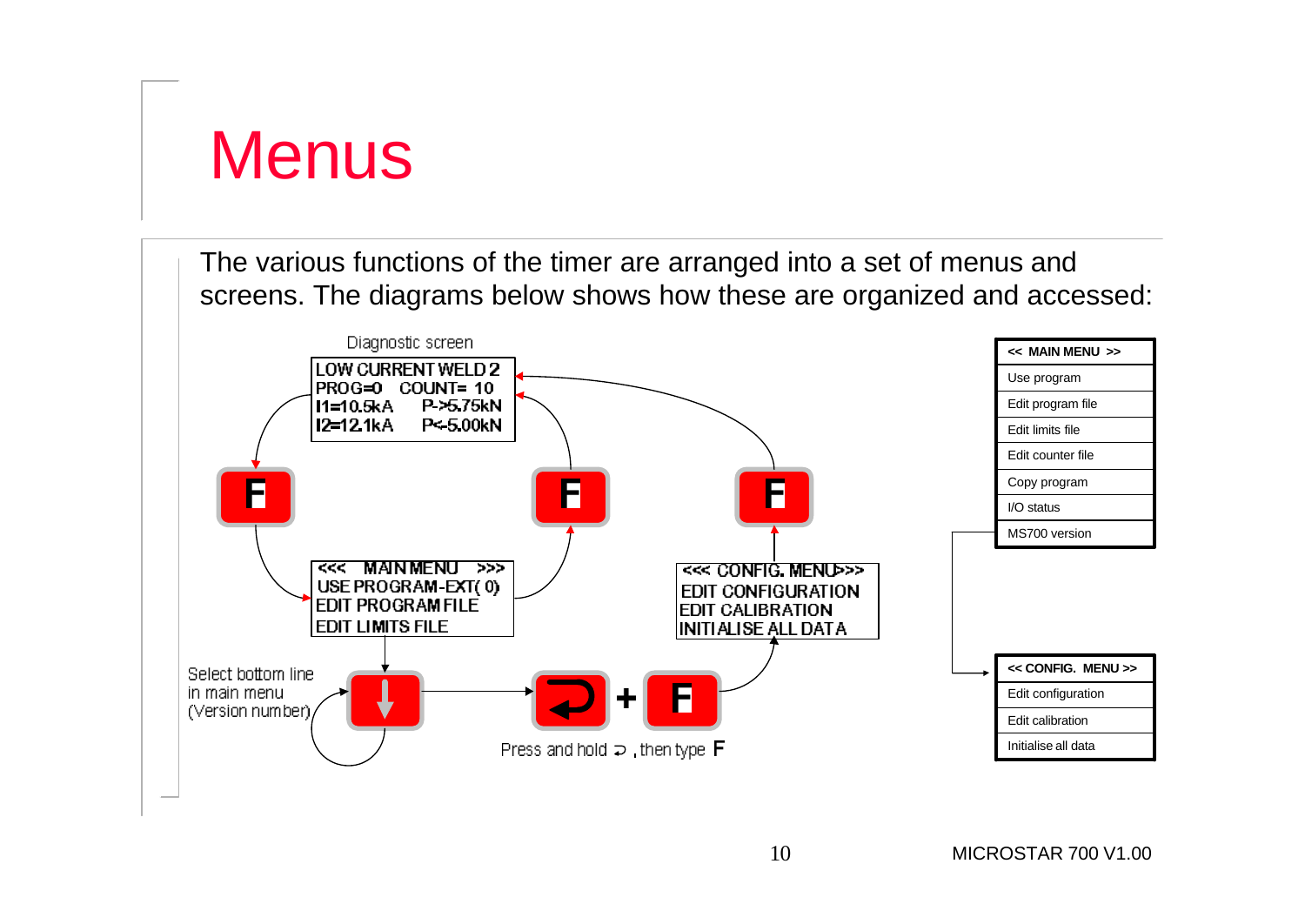## Diagnostic display



*Note that some elements may not be visible, if that feature is not being used.*

**Status:** diagnostic error messages. If more than one exists, these are flashed sequentially. **Selected program:** this is the program no. that is presently selected. **Measured current:** the RMS current measured during the last weld. **Weld counter:** the present value in the counter (updates after each weld)

•Press the **F** key to move to the Main menu screen. •Press  $\triangleright$  to reset faults (same action as external input).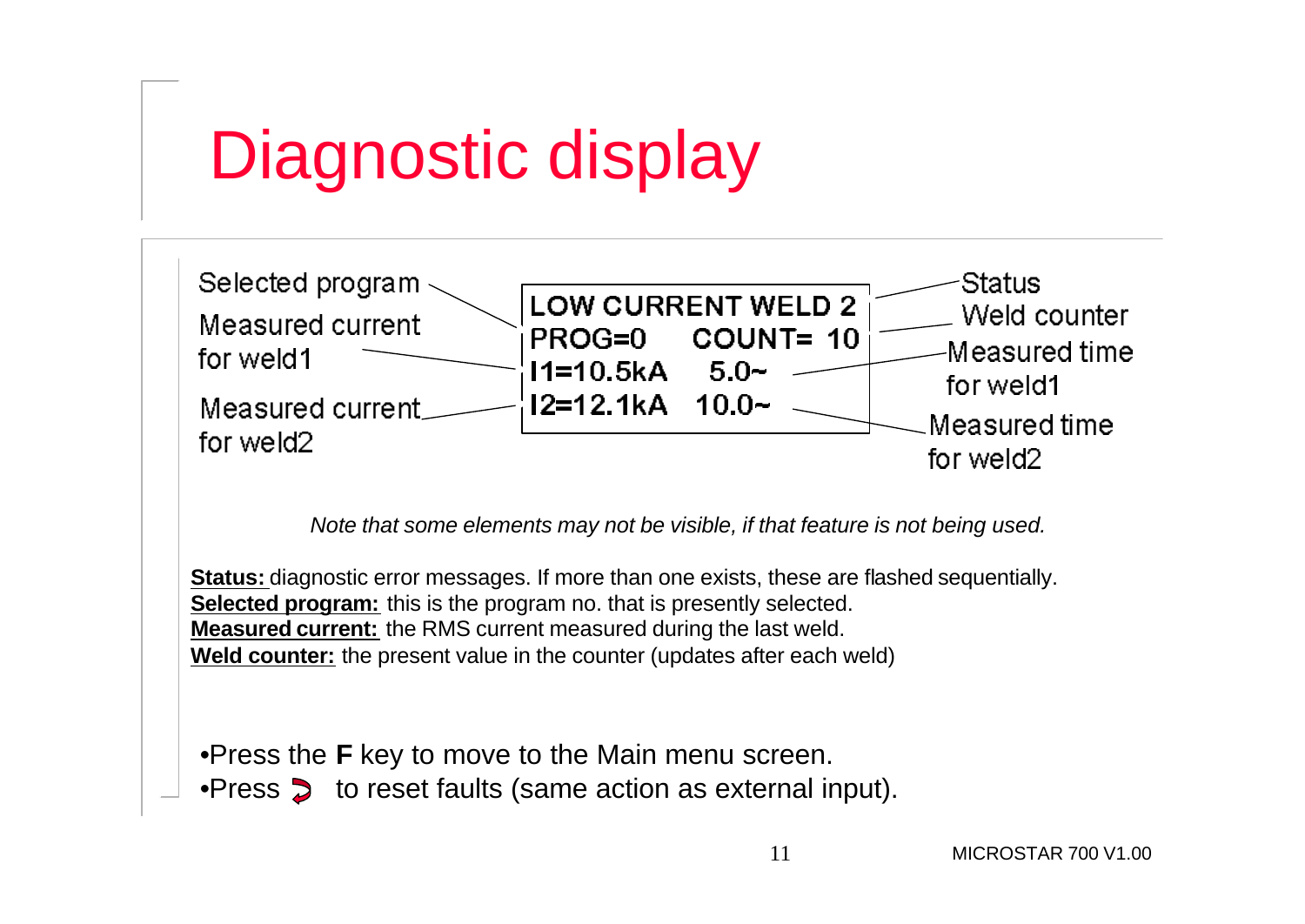## Status messages

| The description (abbreviated) appears on the top line of the diagnostic<br>screen.                                                                                                                                                                                                                                              |                                                                                                                                                                                                                                                                                                                                                                                                                                                                                                                                                                                                                                                                          |  |  |
|---------------------------------------------------------------------------------------------------------------------------------------------------------------------------------------------------------------------------------------------------------------------------------------------------------------------------------|--------------------------------------------------------------------------------------------------------------------------------------------------------------------------------------------------------------------------------------------------------------------------------------------------------------------------------------------------------------------------------------------------------------------------------------------------------------------------------------------------------------------------------------------------------------------------------------------------------------------------------------------------------------------------|--|--|
| <b>Description</b><br>No errors<br>Configuration error<br>No synchronising signal<br>Counter end                                                                                                                                                                                                                                | <b>Advice</b><br>Edit the configuration file<br>Check 27V AC sync. signal source / Check frequency in configuration file<br>Reset counter                                                                                                                                                                                                                                                                                                                                                                                                                                                                                                                                |  |  |
| Data error<br>Weld off<br>No current (weld 1)<br>No current (weld 2)<br>Low current (weld 1)<br>Low current (weld 2)<br>Pre-alarm (weld 1)<br>Pre-alarm (weld 2)<br>High current (weld 1)<br>High current (weld 2)<br>Low time (weld 1)<br>Low time (weld 2)<br>Toroid overrange<br>Toroid short circuit<br>Toroid open circuit | Edit program<br>Close Weld-on switch<br>Check secondary circuit / check toroid connection<br>Check secondary circuit / check toroid connection<br>Check secondary circuit or adjust parameters<br>Check secondary circuit or adjust parameters<br>Check secondary circuit or adjust parameters<br>Check secondary circuit or adjust parameters<br>Check secondary circuit or adjust parameters<br>Check secondary circuit or adjust parameters<br>Check secondary circuit, parts fit, start signal<br>Check secondary circuit, parts fit, start signal<br>Reduce current, or use an external signal attenuator<br>Inspect toroid connection<br>Inspect toroid connection |  |  |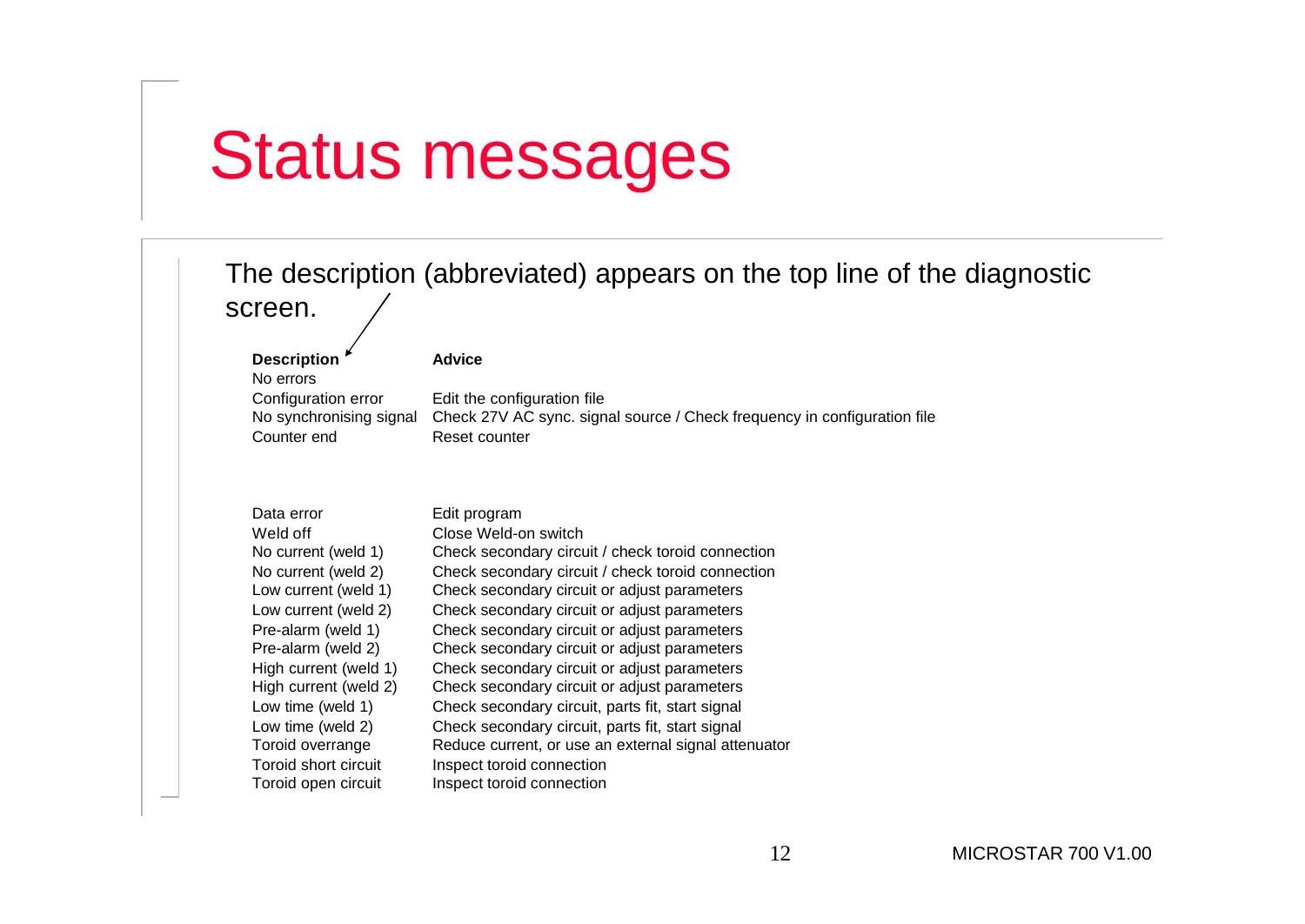## Configuration menu

<<< CONFIG. MENU >>> **EDIT CONFIGURATION EDIT CALIBRATION INITIALISE ALL DATA** 

**Visible** window

•Press the **F** key to return to the diagnostic screen.

**Note:** To access the **Configuration menu**, select the 'version' line on the **main menu** (last line), hold down the  $\triangleright$  key, then press the **F** key.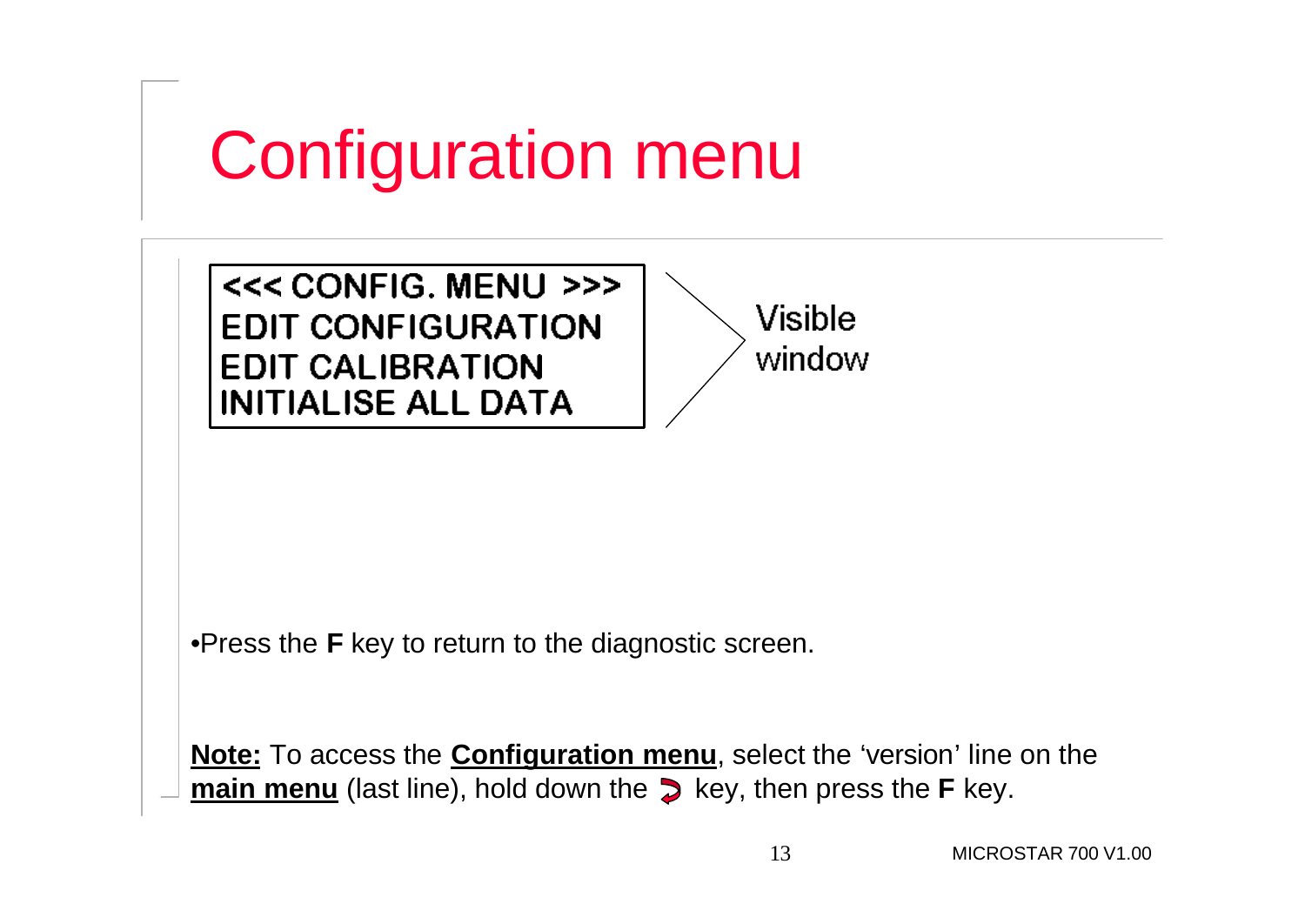# Edit configuration

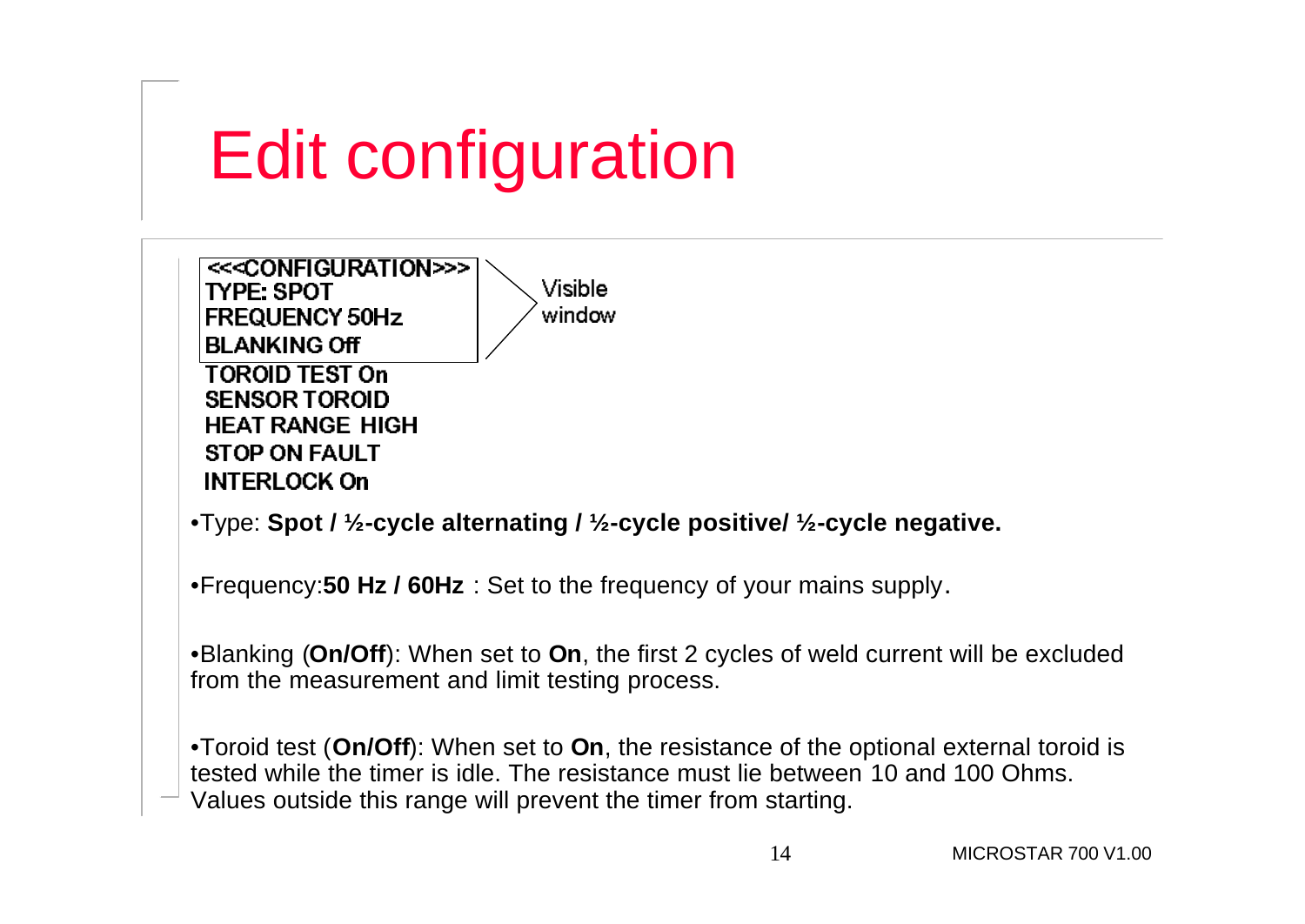## ..edit configuration

•Sensor:**Toroid / CT** : Select the type of feedback sensor which you are using. An external toroid may be used for sensing on the secondary, or the built-in CT is used for sensing on the primary. Be sure to set switch S4 (on the back panel) appropriately.

•Heat range **(High/Low)**: High corresponds to a control range of 30-130'. Low corresponds to a control range of 50-150'. Select the LOW range for machines with a poor power factor, or when exceptionally low currents are required.

•Stop on fault **(Stop/Continue)** : If **Stop** is selected, then when a weld fault is detected, no further welds are permitted until a fault reset is given. If **Continue** is selected, then further welds will be permitted, regardless of the status of the previous weld.

•Interlock (**On/Off**): If Interlock is **ON**, when a weld sequence has progressed beyond the Squeeze time, the sequence continues to completion, regardless of the state of the Start signal. If Interlock is **OFF**, the weld sequence is terminated if the Start signal is removed before the sequence has completed.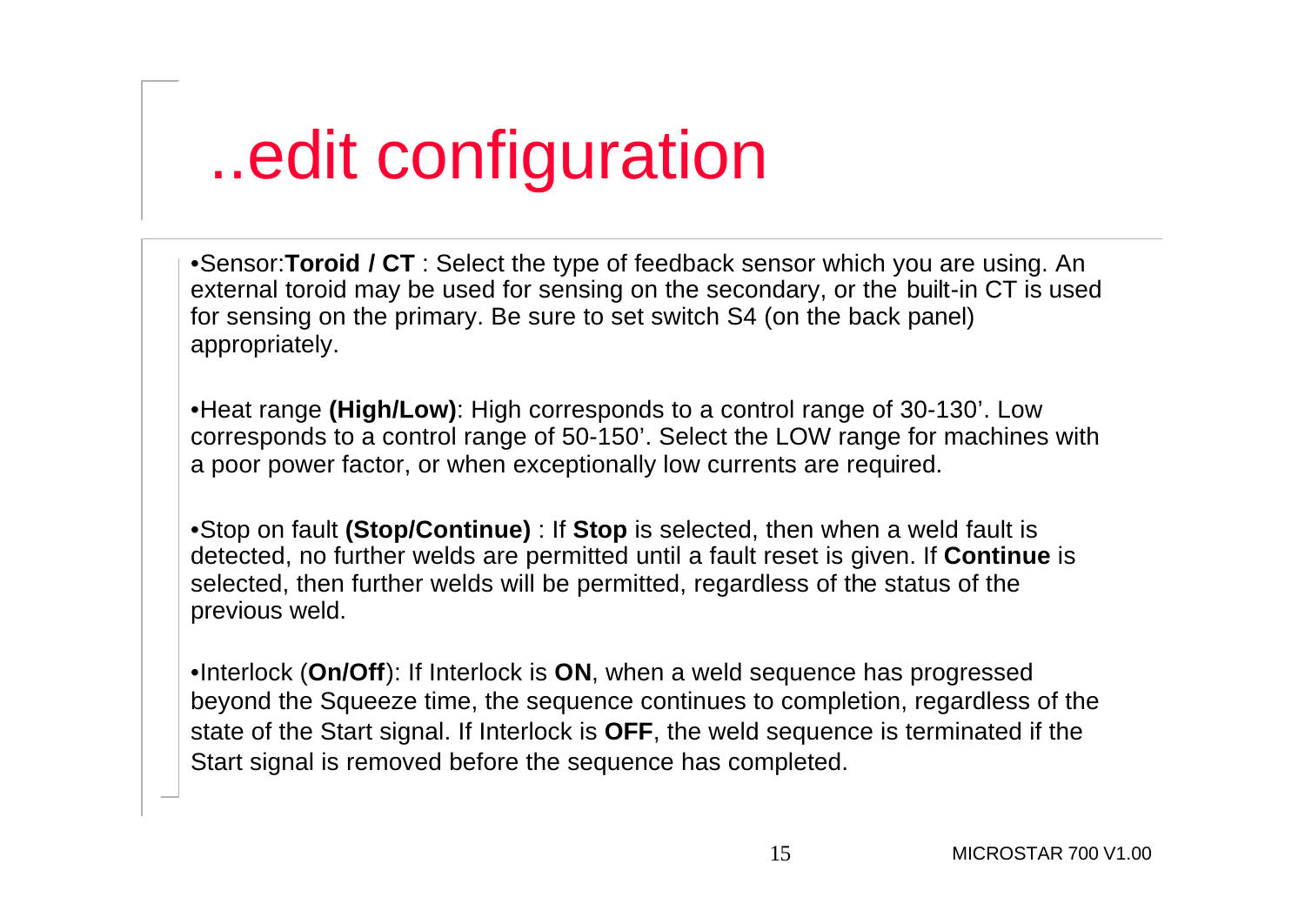

- **Toroid:** sensitivity of the measuring coil (toroid), expressed in mV/kA.
- **S/P ratio & Offset:** See next page for details.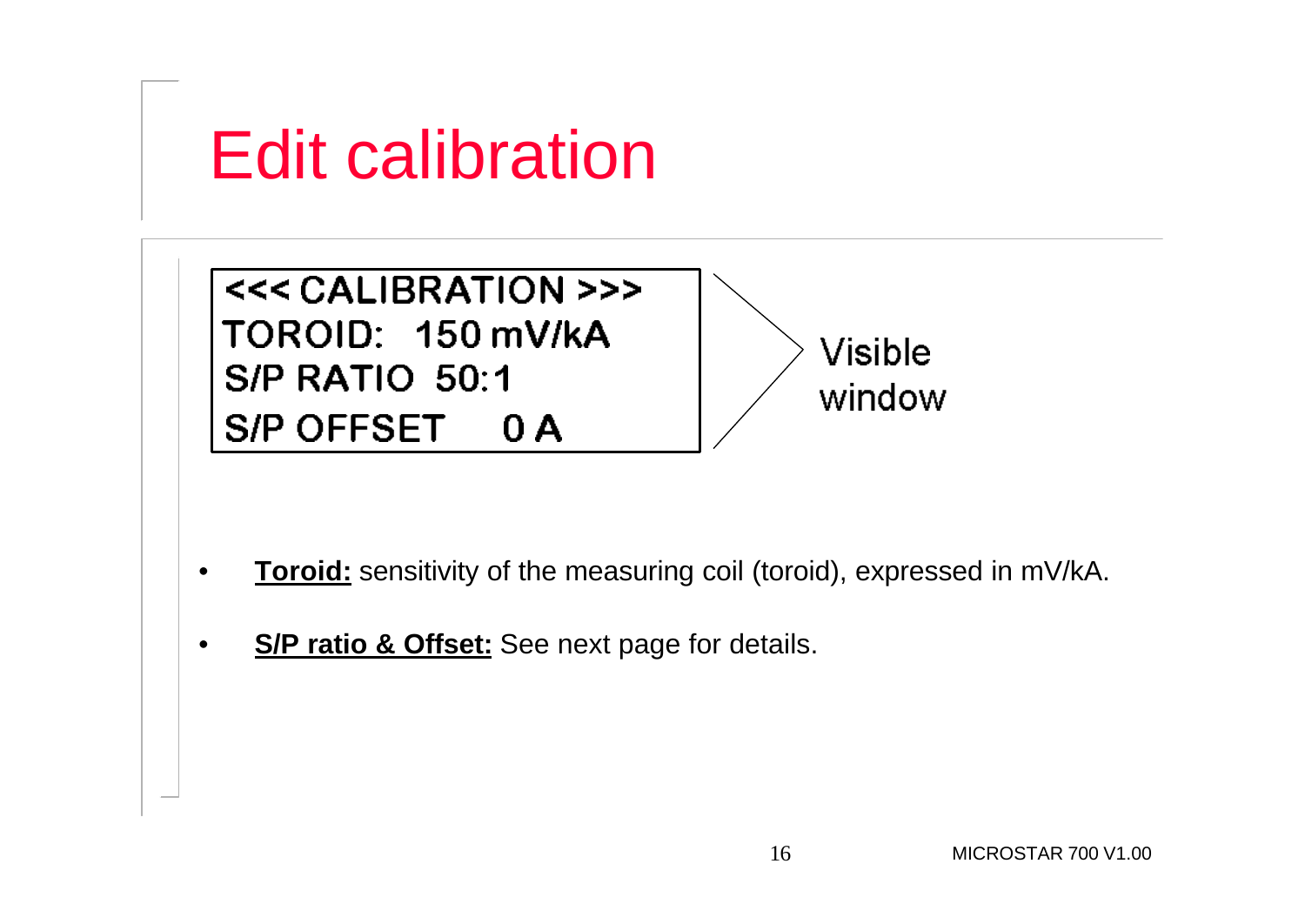#### …calibration

•If the sensor (CT) is measuring the primary current, the timer can display secondary values. It does this by calculation based on the **S**econdary to **P**rimary ratio (**S/P ratio**) and offset (**S/P offset**) parameters.

•To determine the correct values, do the following:



- Set the S/P ratio to 1:1 in the calibration.
- Set the S/P offset to 0 in the calibration.
- Do a short circuit weld at a low heat in PHA mode, and measure the secondary current  $(I_{s1})$  with a meter. Note the corresponding value  $(I_{p1})$ on the timer status screen.
- Do a short circuit weld at a high heat in PHA mode, and measure the secondary current  $(I_{s2})$  with a meter. Note the corresponding value  $(I_{p2})$ on the timer status screen.
- Calculate and enter S/P ratio =  $(I_{s2} I_{s1}) / (I_{p2} I_{p1})$
- Calculate and enter S/P offset =  $I_{s2}$  ( $I_{p2}$  x S/P ratio)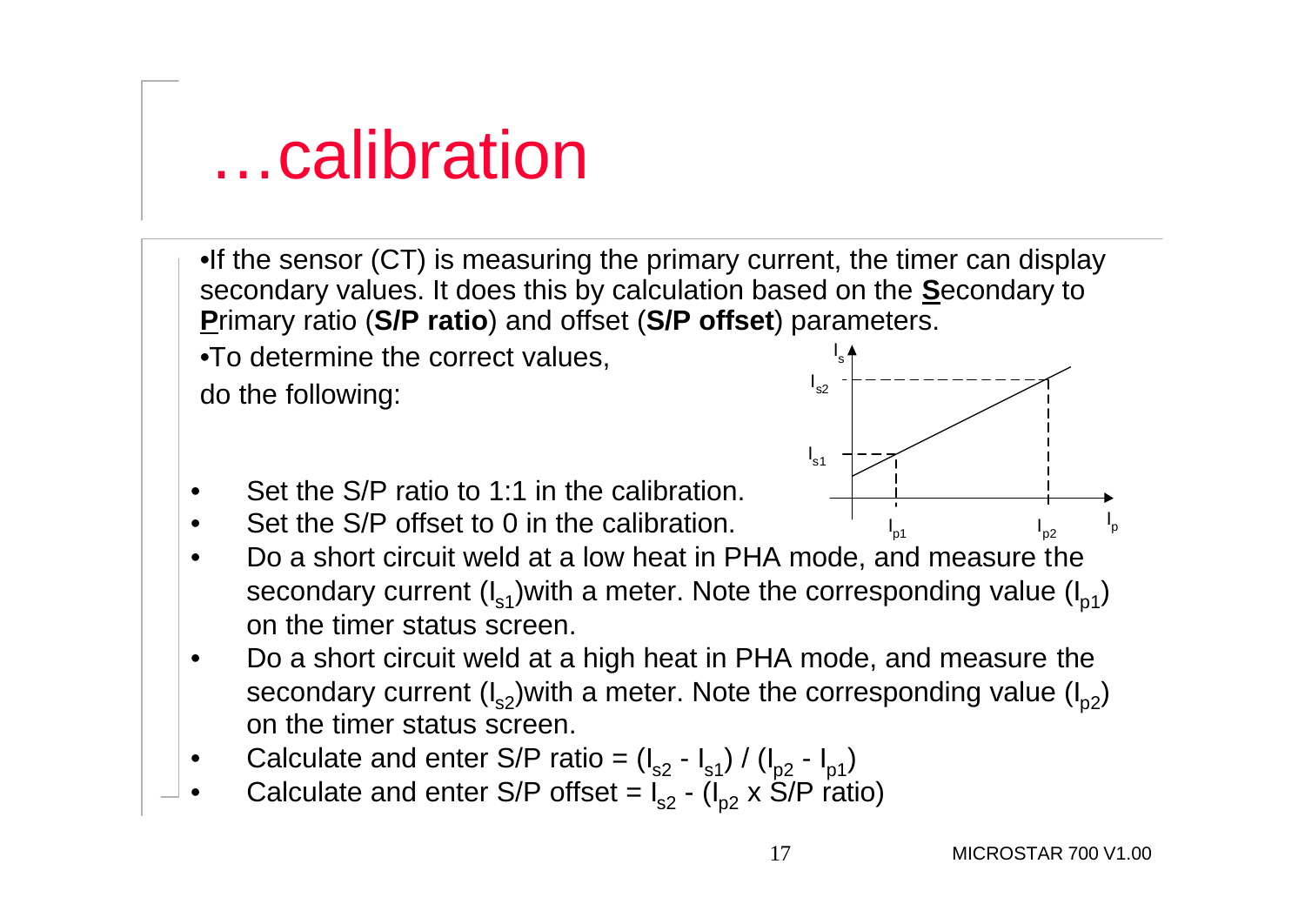### ……calibration

- If you do not have a suitable meter, or you do not wish to do the calculations, you can still use primary feedback by doing the following:
	- 1. Set the S/P ratio = **transformer turns ratio** in the calibration.
	- 2. Set the S/P offset to 0 in the calibration.
- If you do not know the **transformer turns ratio,** then use a value of 50:1 as many welding transformers will be approximately this figure.
- The current readings on the timer will be shown in kA, and the timer will regulate (in CCR mode) to these figures, but they will not tie-up with a meter (i.e. the numbers are not absolute, but in 'scaled' Amps).

If you require precise and absolute settings then you must either: •Do the procedure and calculations (see previous page)

**OR** •Use secondary feedback from a toroid, and set the sensitivity correctly.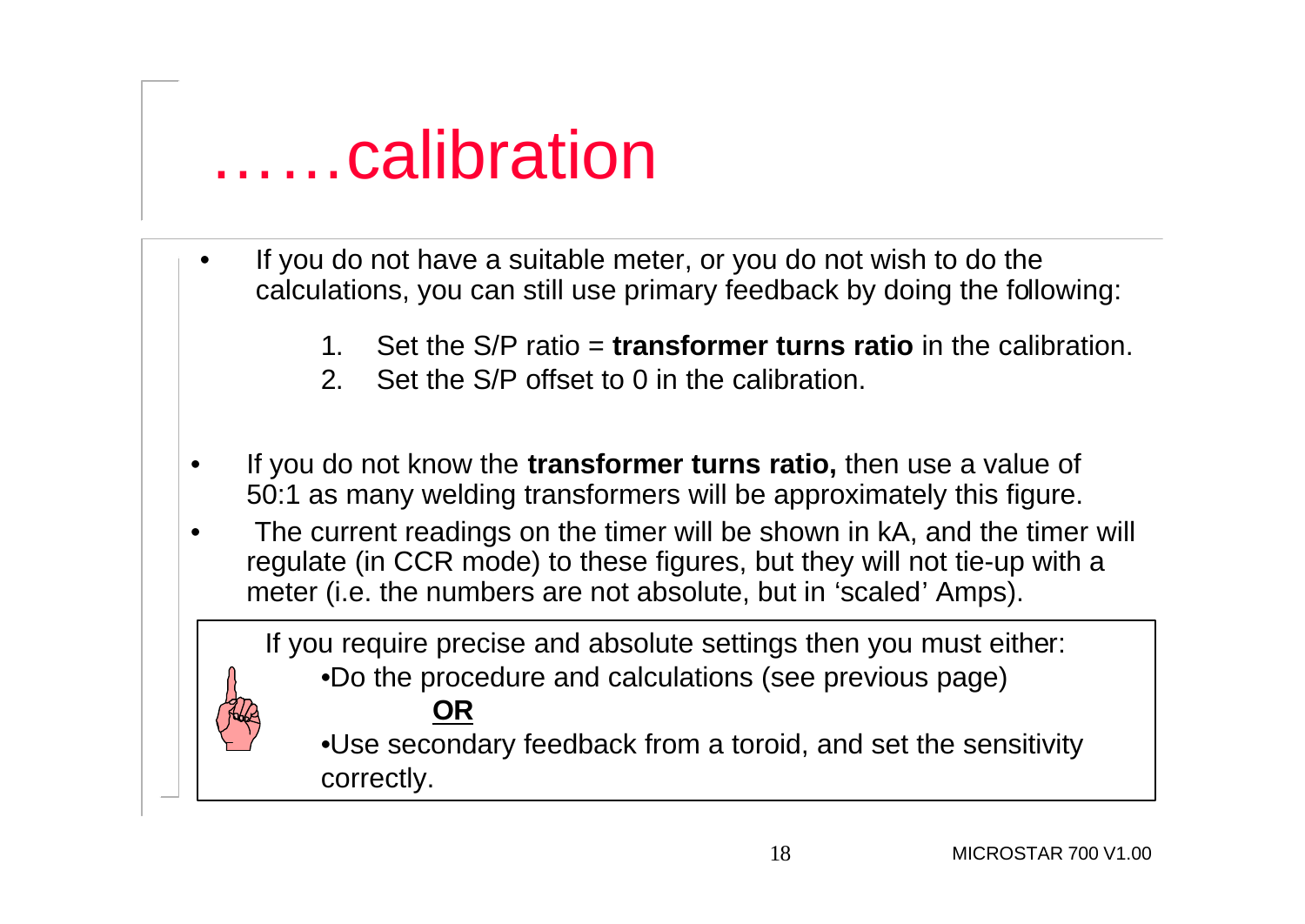## Initialise all data

The **Initialise** function provides a convenient means of setting all of the data in the timer to a known initial state. This can be useful when first setting up a system.



**Caution:** When you use the **Initialise** function, you will loose all previously stored data in the timer.

After an **initialise** operation, you should edit the configuration and calibration files to suit your installation. You will then need to set-up any welding programmes etc. which you wish to use.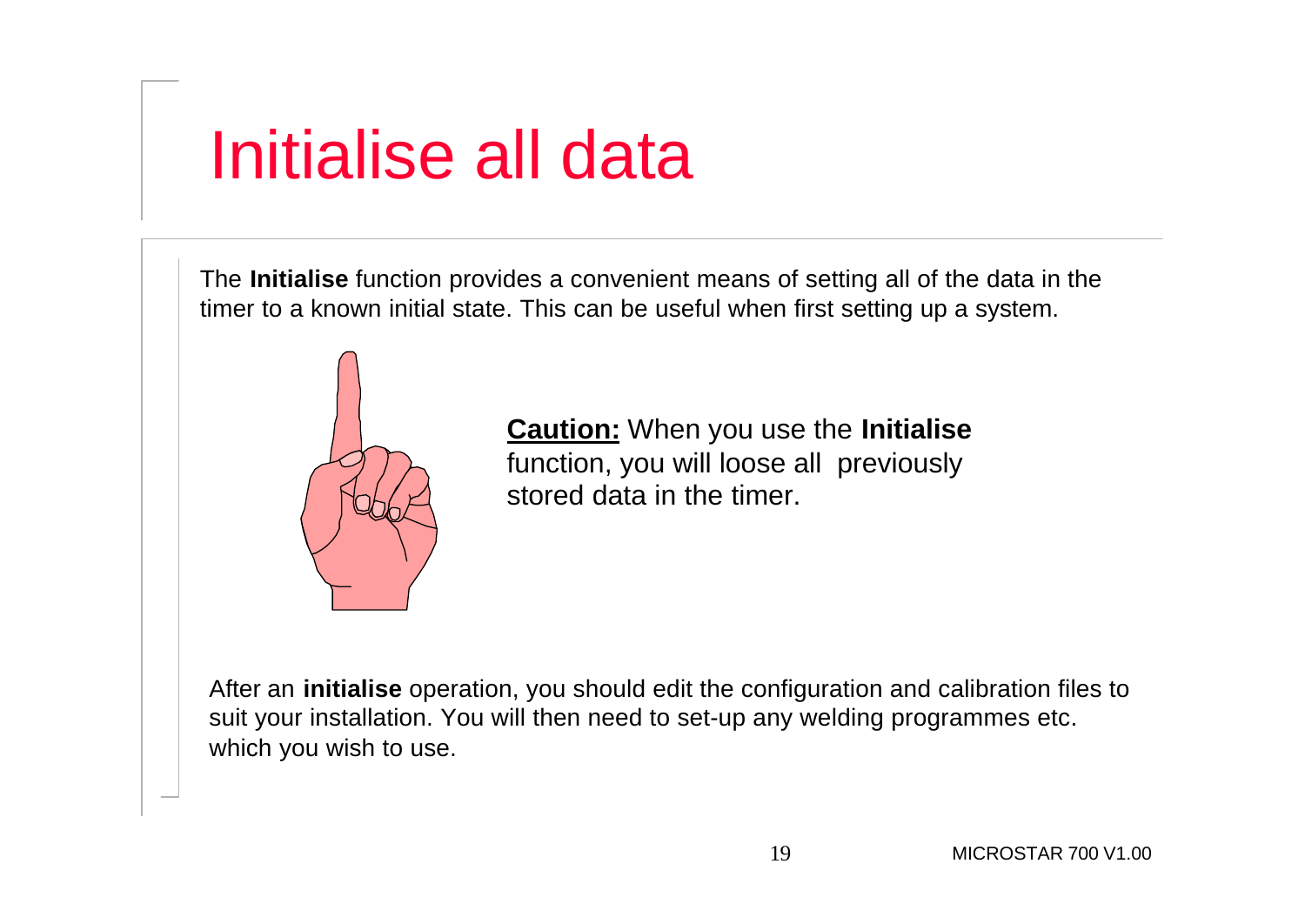## Main menu

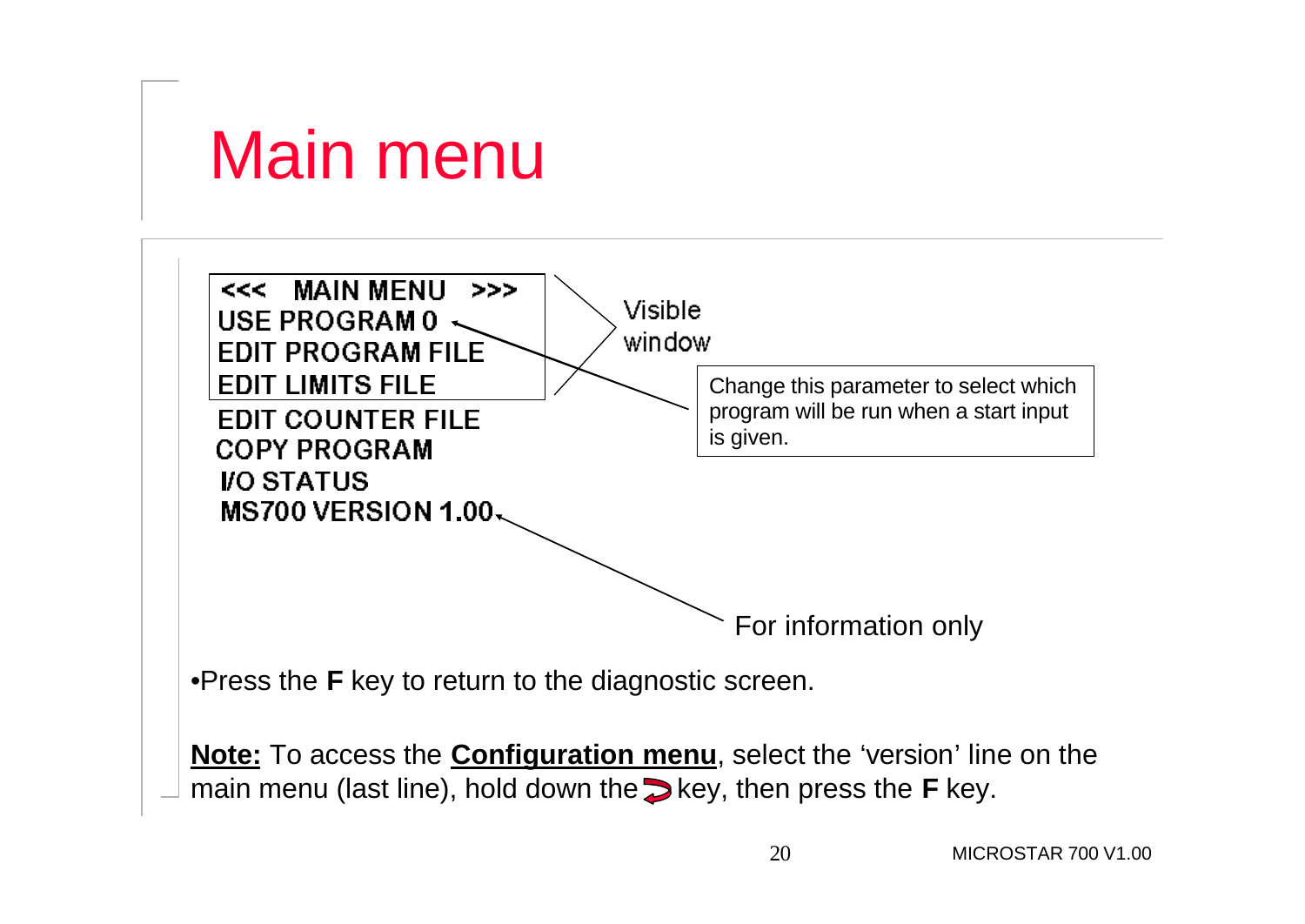# Edit program



**PHA**=Phase angle mode. The current and heat parameters are independently adjustable. No current regulation takes place.

**CCR**=Constant current regulation mode. The current parameter is adjustable, but the heat is automatically determined by the timer, as it regulates the current to the set level.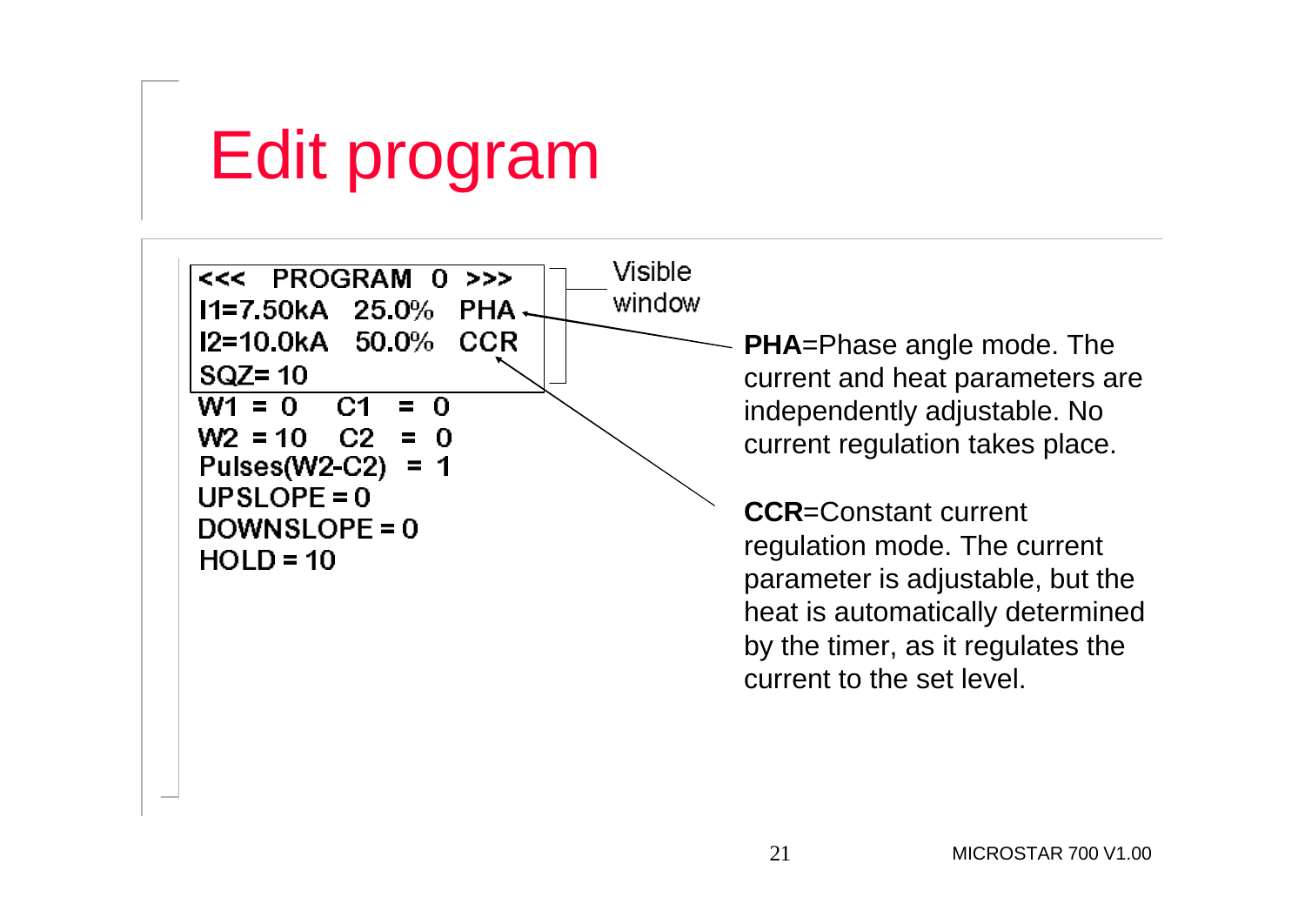## …edit program(½-cycle)

<<< PROGRAM 0  $>>$ 12=10.0kA 50.0% SQZ=10 W2 =  $\frac{1}{2}$  $HLD = 10$ 

**½-cycle welding**: Only the Weld2 interval is used. Weld time may be set to 0 or to one ½-cycle only. Constant current regulation (CCR) is not available. Adjust the %heat parameter to change the current, and adjust I2 to set the monitoring level, if required.

If the timer is configured for  $\frac{1}{2}$ -cycle welding, then the program screen changes as shown above, in order to present only the relevant parameters.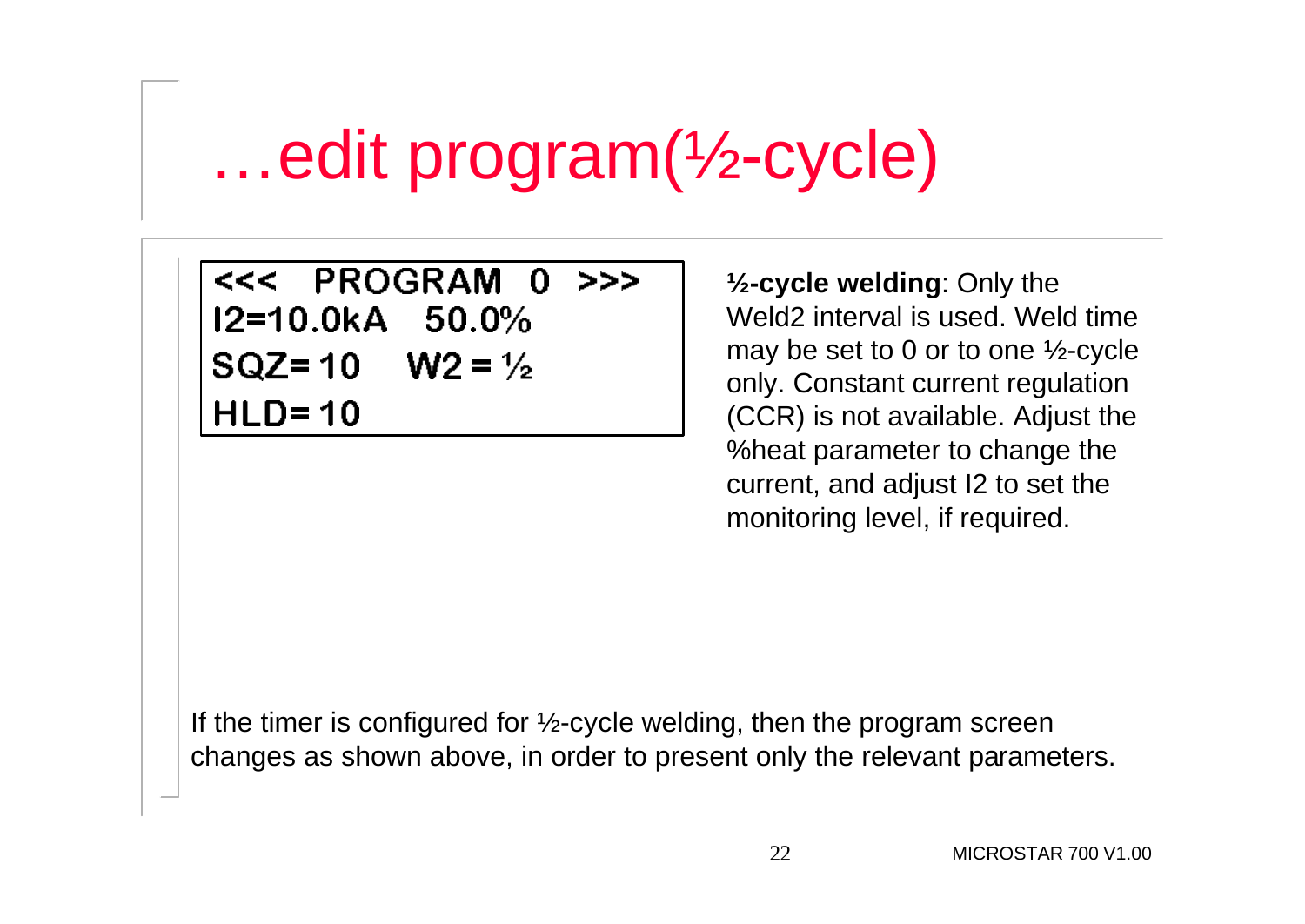Edit limits

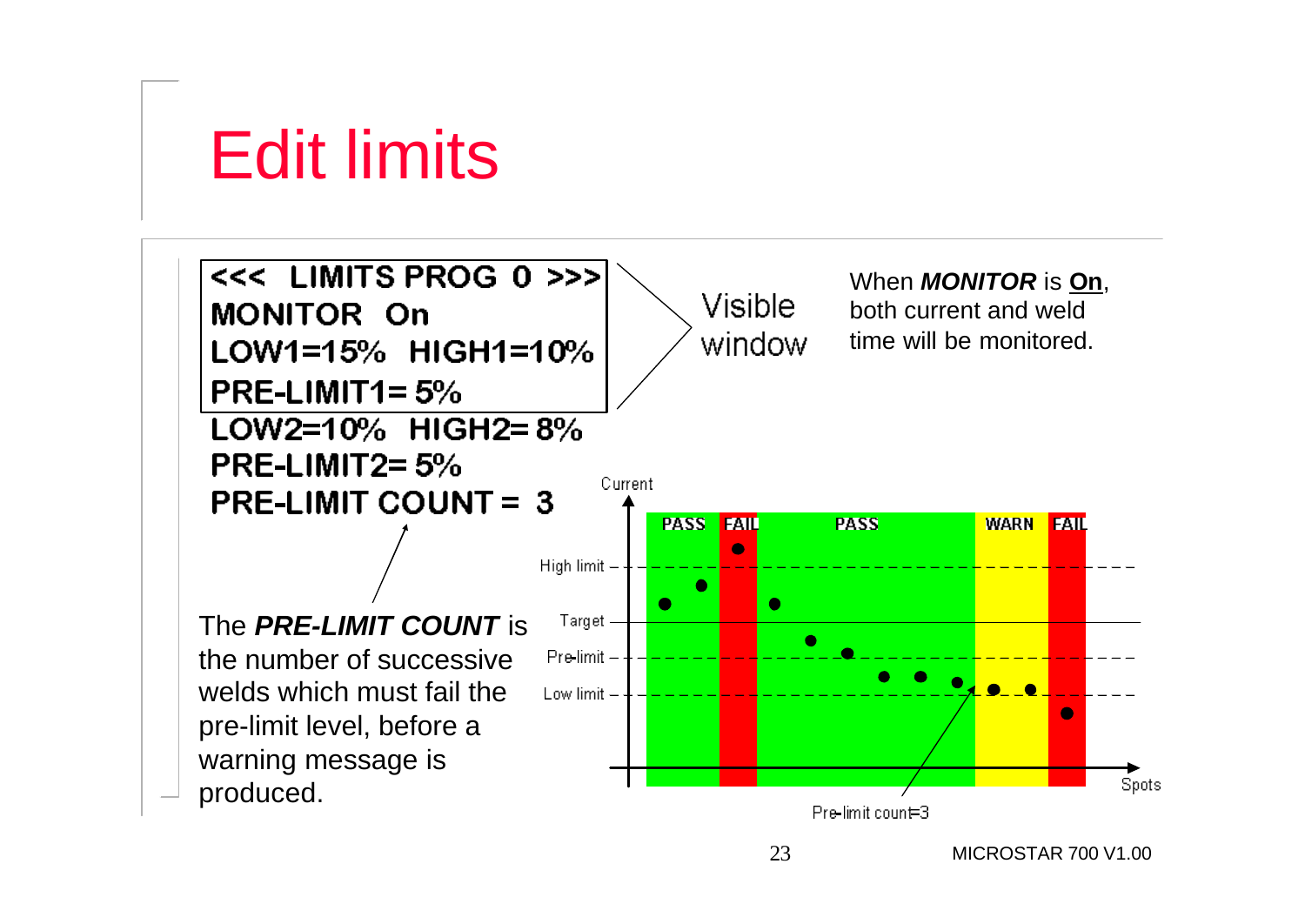## Edit counter

**COUNTER**  $<<$  $>>$  $COUNT NOW = 431$ COUNT UP TO 500 **STOP AT END** 

*Count now* is incremented after every weld. When *count up to* is reached, the counter output is activated. Set *count up to* = 0 to disable the counter.

If *stop at end* is selected, then no further welding may take place until a counter reset is given. If *continue at end* is selected, then further welding can take place as normal, but the counter output will remain on.

*Count now* is reset to zero by activating the counter reset input.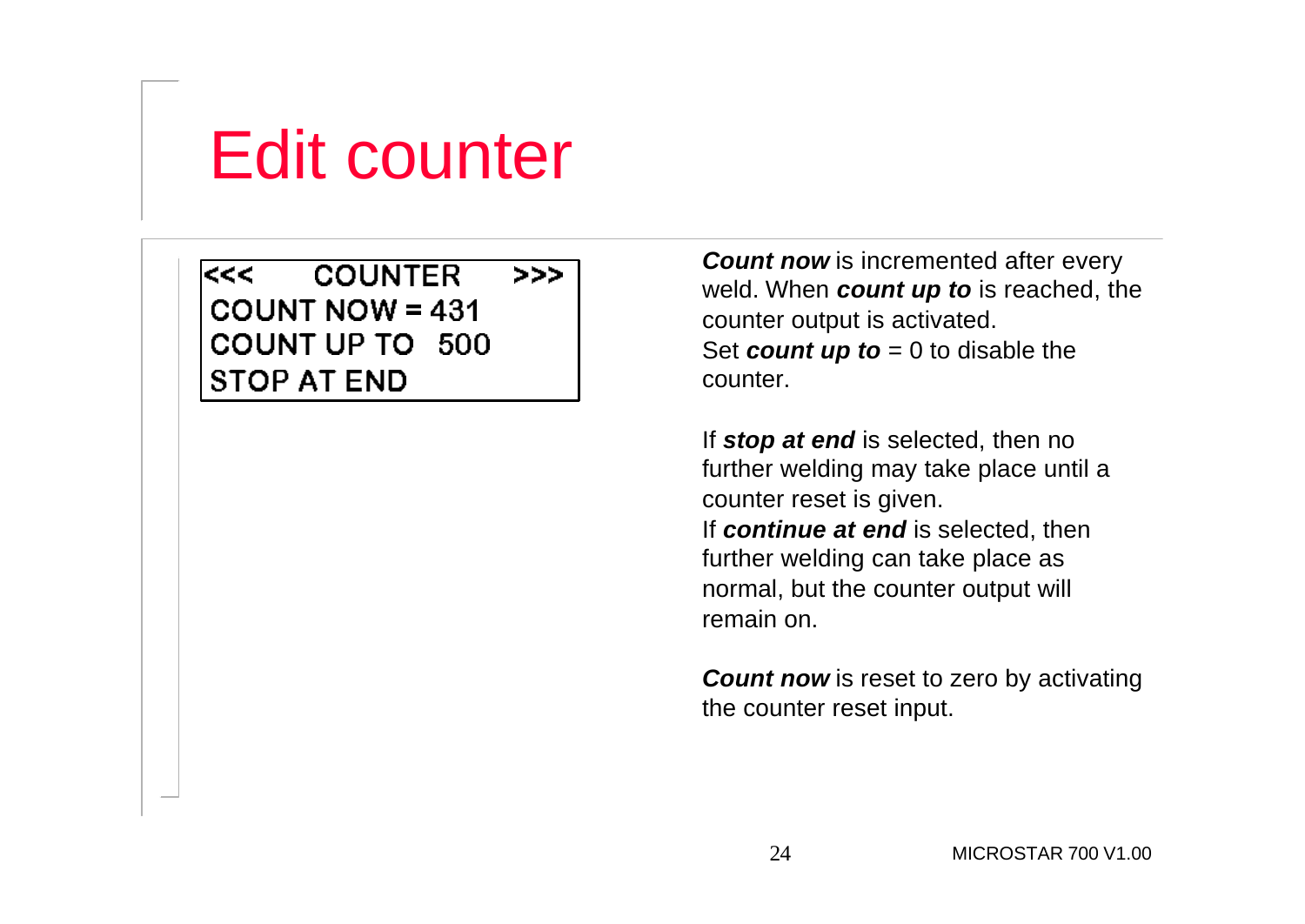# Copy program

#### **FROM: 0 GO TO: 1 <<< COPY PROGRAM >>>** Copy a program (and associated

limit and event files) to any other program, or to all other programmes.

•The *TO* parameter can be set to *ALL* if required (i.e. copy 1 program to all others).

•Select the last line ( GO ), then press the  $\geq$  key to execute the copy function. This line will briefly show *COPY DONE*, when the function is complete.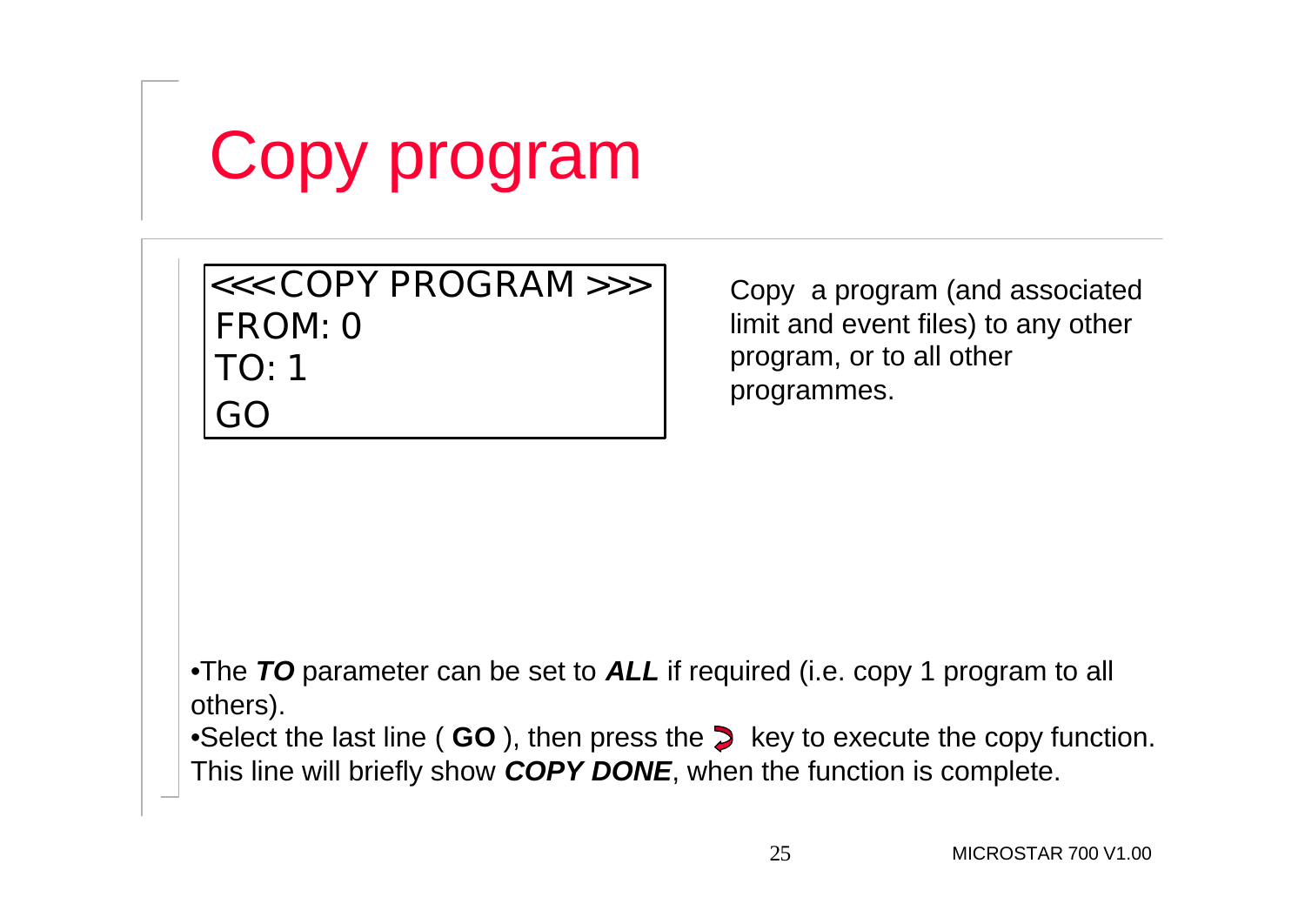

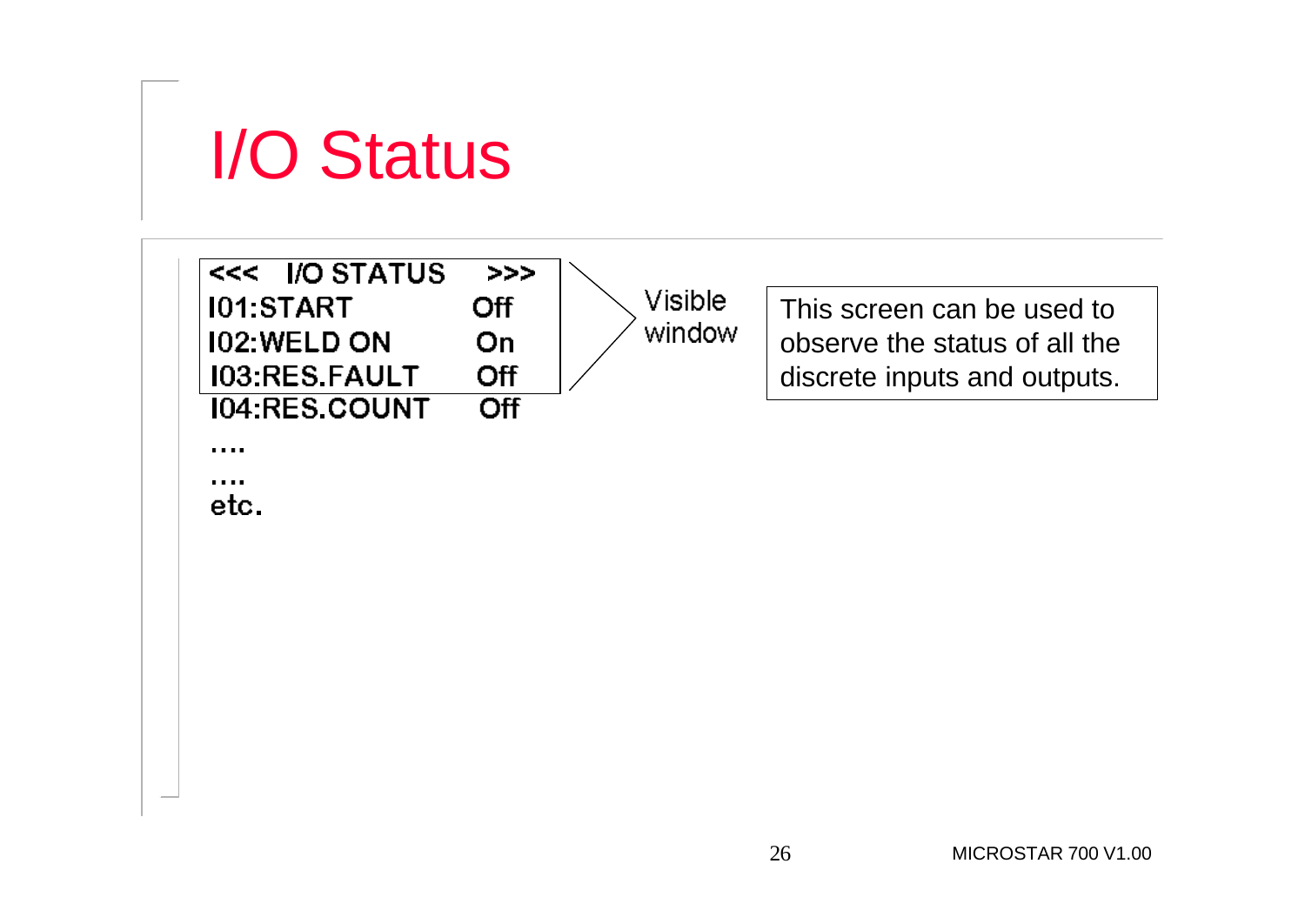## Operation: basic spot weld – no weld faults

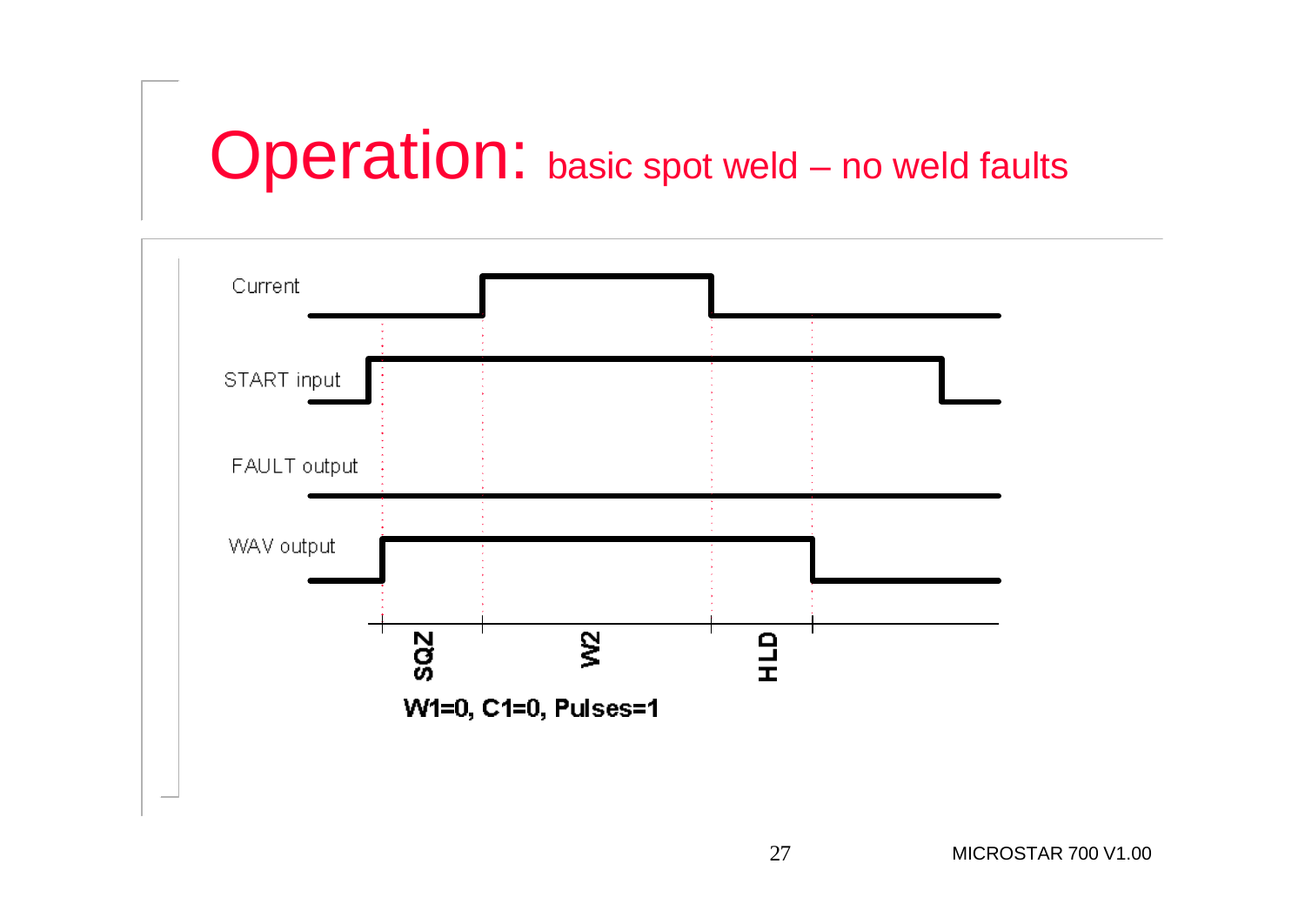## Operation: basic spot weld – weld fault

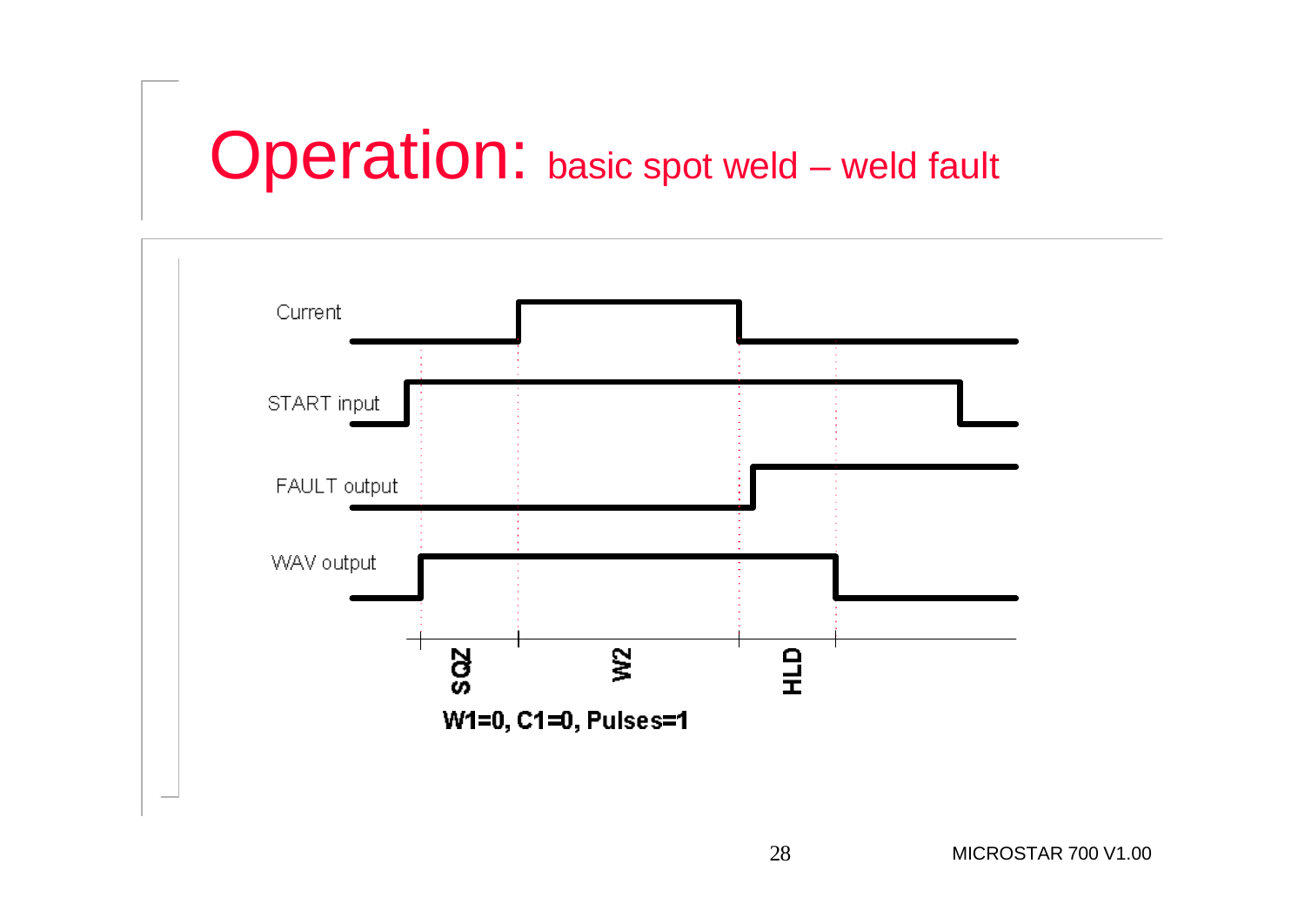### **Operation:** pulsation spot weld